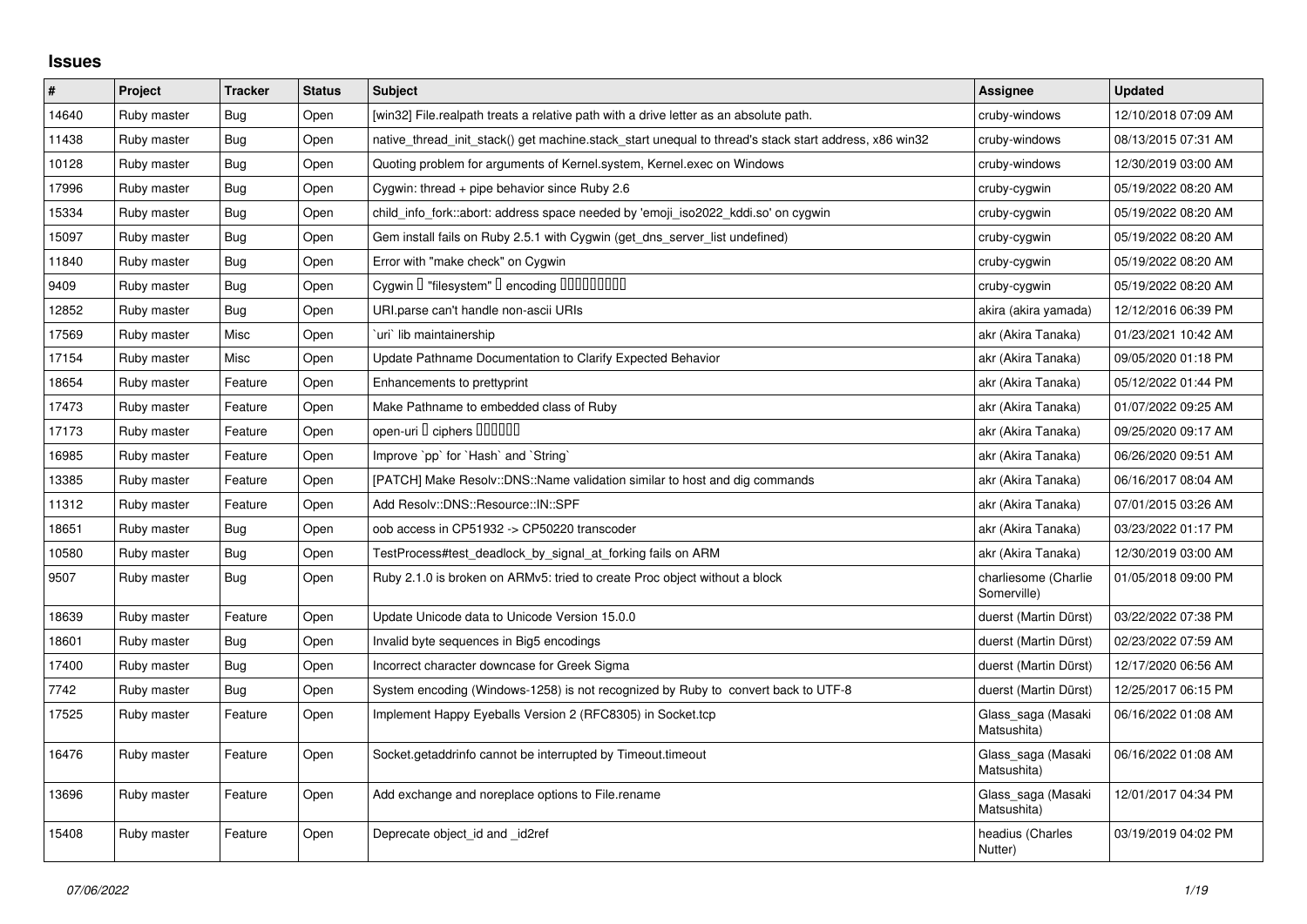| $\#$  | Project     | <b>Tracker</b> | <b>Status</b> | <b>Subject</b>                                                                                                      | <b>Assignee</b>                | <b>Updated</b>      |
|-------|-------------|----------------|---------------|---------------------------------------------------------------------------------------------------------------------|--------------------------------|---------------------|
| 18068 | Ruby master | Misc           | Open          | Silence LoadError only if it is for rubygems itself                                                                 | hsbt (Hiroshi<br>SHIBATA)      | 08/08/2021 02:21 PM |
| 18666 | Ruby master | Bug            | Open          | No rule to make target 'yaml/yaml.h', needed by 'api.o'                                                             | hsbt (Hiroshi<br>SHIBATA)      | 03/29/2022 11:17 AM |
| 18614 | Ruby master | Bug            | Open          | Error (busy loop) in<br>TestGemCommandsSetupCommand#test_destdir_flag_does_not_try_to_write_to_the_default_gem_home | hsbt (Hiroshi<br>SHIBATA)      | 03/17/2022 01:03 AM |
| 18567 | Ruby master | <b>Bug</b>     | Open          | Depending on default gems in stdlib gems when not needed considered harmful                                         | hsbt (Hiroshi<br>SHIBATA)      | 04/21/2022 04:45 PM |
| 18227 | Ruby master | Feature        | Open          | Static class initialization.                                                                                        | ioquatix (Samuel<br>Williams)  | 09/29/2021 09:21 PM |
| 13383 | Ruby master | Feature        | Open          | [PATCH] Module#source_location                                                                                      | ioquatix (Samuel<br>Williams)  | 01/09/2020 05:16 AM |
| 18818 | Ruby master | Bug            | Open          | SEGV (Fiber scheduler?)                                                                                             | ioquatix (Samuel<br>Williams)  | 06/06/2022 06:31 PM |
| 18810 | Ruby master | Bug            | Open          | Make `Kernel#p` interruptable.                                                                                      | ioquatix (Samuel<br>Williams)  | 05/30/2022 12:44 AM |
| 18036 | Ruby master | Bug            | Open          | Pthread fibers become invalid on fork - different from normal fibers.                                               | ioquatix (Samuel<br>Williams)  | 08/19/2021 07:05 AM |
| 18002 | Ruby master | <b>Bug</b>     | Open          | s390x: Tests failing without LC_ALL env                                                                             | jaruga (Jun Aruga)             | 07/12/2021 04:30 PM |
| 16492 | Ruby master | Bug            | Open          | TestBugReporter#test_bug_reporter_add test failures                                                                 | jaruga (Jun Aruga)             | 08/24/2021 01:12 PM |
| 16188 | Ruby master | Misc           | Open          | What are the performance implications of the new keyword arguments in 2.7 and 3.0?                                  | jeremyevans0 (Jeremy<br>Evans) | 11/27/2019 04:45 PM |
| 18277 | Ruby master | <b>Bug</b>     | Open          | buffer error (Zlib::BufError) in Zlib::Deflate#deflate when using MJIT                                              | k0kubun (Takashi<br>Kokubun)   | 01/05/2022 03:04 PM |
| 18058 | Ruby master | Bug            | Open          | 3.1.0-dev with MJIT enabled Zlib::BufError during `gem install`                                                     | k0kubun (Takashi<br>Kokubun)   | 08/02/2021 08:31 PM |
| 17995 | Ruby master | Bug            | Open          | Slow down when mjit and Ractor are being used at same time                                                          | k0kubun (Takashi<br>Kokubun)   | 06/11/2022 04:02 AM |
| 16185 | Ruby master | Bug            | Open          | basictest failure on AIX 6.1 for 64bit build                                                                        | kanemoto (Yutaka<br>Kanemoto)  | 10/15/2019 12:05 AM |
| 18761 | Ruby master | Misc           | Open          | provide an example wasm project                                                                                     | katei (Yuta Saito)             | 05/23/2022 11:01 AM |
| 17210 | Ruby master | Feature        | Open          | More readable and useful `Set#inspect`                                                                              | knu (Akinori MUSHA)            | 05/19/2021 10:12 PM |
| 16989 | Ruby master | Feature        | Open          | Sets: need $\Psi$                                                                                                   | knu (Akinori MUSHA)            | 02/18/2022 02:57 AM |
| 15240 | Ruby master | Feature        | Open          | Set operations check for is_a?(Set), rather than allowing duck typing                                               | knu (Akinori MUSHA)            | 08/27/2019 08:12 PM |
| 11710 | Ruby master | Feature        | Open          | [PATCH] Replace Set#merge with Set#merge! and make Set#merge non-mutating.                                          | knu (Akinori MUSHA)            | 11/18/2015 07:28 PM |
| 17502 | Ruby master | Misc           | Open          | C vs Ruby                                                                                                           | ko1 (Koichi Sasada)            | 12/02/2021 07:53 PM |
| 15802 | Ruby master | Misc           | Open          | Reduce the minimum string buffer size from 127 to 63 bytes                                                          | ko1 (Koichi Sasada)            | 07/30/2019 04:04 AM |
| 18275 | Ruby master | Feature        | Open          | Add an option to define_method to not capture the surrounding environment                                           | ko1 (Koichi Sasada)            | 12/03/2021 02:34 PM |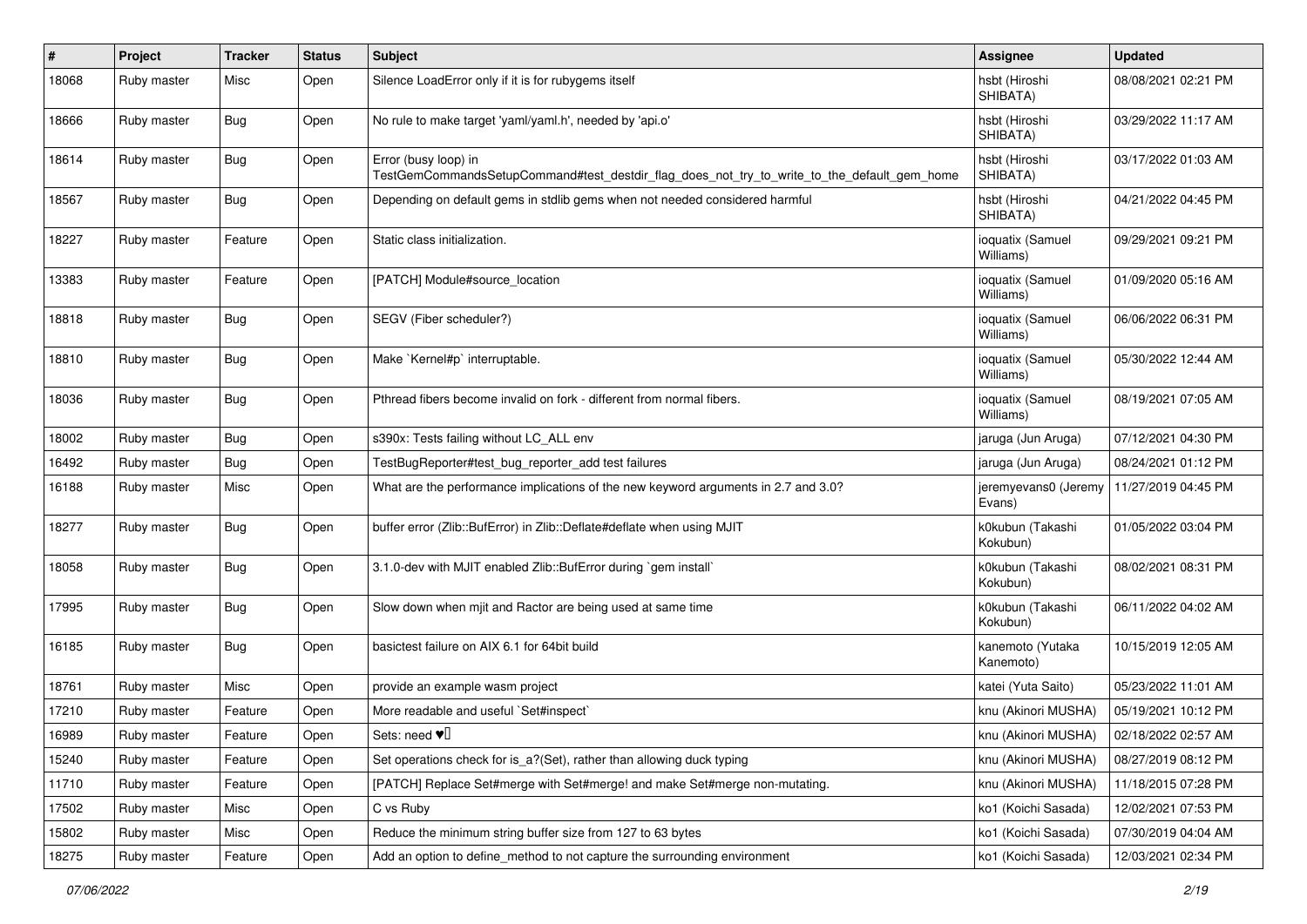| $\pmb{\#}$ | Project     | <b>Tracker</b> | <b>Status</b> | Subject                                                                                                                           | Assignee            | <b>Updated</b>      |
|------------|-------------|----------------|---------------|-----------------------------------------------------------------------------------------------------------------------------------|---------------------|---------------------|
| 17884      | Ruby master | Feature        | Open          | locindex for profiling tools                                                                                                      | ko1 (Koichi Sasada) | 05/24/2021 04:17 PM |
| 17414      | Ruby master | Feature        | Open          | Ractor should allow access to shareable attributes for Modules/Classes                                                            | ko1 (Koichi Sasada) | 12/21/2020 03:56 PM |
| 17404      | Ruby master | Feature        | Open          | Ractor `move:` API to allow shareability check                                                                                    | ko1 (Koichi Sasada) | 12/18/2020 09:17 PM |
| 17393      | Ruby master | Feature        | Open          | `Ractor::Moved#inspect`                                                                                                           | ko1 (Koichi Sasada) | 12/21/2020 05:47 PM |
| 15854      | Ruby master | Feature        | Open          | Tracing instance variable assignment                                                                                              | ko1 (Koichi Sasada) | 07/29/2019 07:13 AM |
| 15778      | Ruby master | Feature        | Open          | Expose an API to pry-open the stack frames in Ruby                                                                                | ko1 (Koichi Sasada) | 08/29/2019 06:24 AM |
| 14859      | Ruby master | Feature        | Open          | [PATCH] implement Timeout in VM                                                                                                   | ko1 (Koichi Sasada) | 07/22/2018 07:42 AM |
| 14813      | Ruby master | Feature        | Open          | [PATCH] gc.c: make gc_enter+gc_exit pairs dtrace probes, too                                                                      | ko1 (Koichi Sasada) | 12/17/2018 07:42 AM |
| 14492      | Ruby master | Feature        | Open          | iseq loading + caching should be in core                                                                                          | ko1 (Koichi Sasada) | 12/10/2020 08:53 AM |
| 14394      | Ruby master | Feature        | Open          | Class.descendants                                                                                                                 | ko1 (Koichi Sasada) | 01/20/2022 10:46 PM |
| 13512      | Ruby master | Feature        | Open          | <b>System Threads</b>                                                                                                             | ko1 (Koichi Sasada) | 07/14/2017 07:08 AM |
| 10932      | Ruby master | Feature        | Open          | Enabling allocation tracing as early as possible                                                                                  | ko1 (Koichi Sasada) | 06/13/2015 07:54 AM |
| 10423      | Ruby master | Feature        | Open          | [PATCH] opt_str_lit*: avoid literal string allocations                                                                            | ko1 (Koichi Sasada) | 01/05/2018 09:01 PM |
| 10238      | Ruby master | Feature        | Open          | todo: remove dependency on malloc_usable_size                                                                                     | ko1 (Koichi Sasada) | 12/10/2020 09:20 AM |
| 18886      | Ruby master | Bug            | Open          | Struct aref and aset don't trigger any tracepoints.                                                                               | ko1 (Koichi Sasada) | 06/29/2022 06:05 AM |
| 18553      | Ruby master | Bug            | Open          | Memory leak on compiling method call with kwargs                                                                                  | ko1 (Koichi Sasada) | 03/23/2022 09:34 PM |
| 18258      | Ruby master | <b>Bug</b>     | Open          | Ractor shareable? can be slow and mutates internal object flags.                                                                  | ko1 (Koichi Sasada) | 10/21/2021 08:58 AM |
| 18119      | Ruby master | Bug            | Open          | Ractor crashes when instantiating classes                                                                                         | ko1 (Koichi Sasada) | 09/14/2021 01:42 AM |
| 17667      | Ruby master | Bug            | Open          | Module#name needs synchronization                                                                                                 | ko1 (Koichi Sasada) | 03/02/2021 07:31 AM |
| 17624      | Ruby master | Bug            | Open          | Ractor.receive is not thread-safe                                                                                                 | ko1 (Koichi Sasada) | 09/14/2021 01:40 AM |
| 17617      | Ruby master | <b>Bug</b>     | Open          | When a Ractor's incoming port is closed, Ractor.receive_if does not raise Ractor::ClosedError, but instead<br>blocks indefinitely | ko1 (Koichi Sasada) | 09/14/2021 01:40 AM |
| 17543      | Ruby master | <b>Bug</b>     | Open          | Ractor isolation broken by `self` in shareable proc                                                                               | ko1 (Koichi Sasada) | 01/29/2021 03:06 PM |
| 17531      | Ruby master | <b>Bug</b>     | Open          | did_you_mean` not Ractor friendly                                                                                                 | ko1 (Koichi Sasada) | 01/29/2021 08:48 AM |
| 17513      | Ruby master | <b>Bug</b>     | Open          | Methods of shareable objects and UnboundMethods should be shareable                                                               | ko1 (Koichi Sasada) | 01/06/2021 08:53 PM |
| 17420      | Ruby master | Bug            | Open          | Unsafe mutation of \$" when doing non-RubyGems require in Ractor                                                                  | ko1 (Koichi Sasada) | 01/07/2021 01:23 PM |
| 17359      | Ruby master | Bug            | Open          | Ractor copy mode is not Ractor-safe                                                                                               | ko1 (Koichi Sasada) | 12/02/2020 05:42 PM |
| 15315      | Ruby master | Bug            | Open          | ec switch can still lose interrupts                                                                                               | ko1 (Koichi Sasada) | 11/20/2018 09:32 AM |
| 15263      | Ruby master | <b>Bug</b>     | Open          | [PATCH] vm_trace.c (postponed_job_register): only hit main thread                                                                 | ko1 (Koichi Sasada) | 10/27/2018 11:35 PM |
| 11808      | Ruby master | <b>Bug</b>     | Open          | Different behavior between Enumerable#grep and Array#grep                                                                         | ko1 (Koichi Sasada) | 10/26/2020 04:36 AM |
| 11174      | Ruby master | <b>Bug</b>     | Open          | threads memory leak                                                                                                               | ko1 (Koichi Sasada) | 06/17/2019 03:17 PM |
| 10009      | Ruby master | <b>Bug</b>     | Open          | IO operation is 10x slower in multi-thread environment                                                                            | ko1 (Koichi Sasada) | 05/21/2015 07:19 AM |
| 8444       | Ruby master | Bug            | Open          | Regexp vars \$~ and friends are not thread local                                                                                  | ko1 (Koichi Sasada) | 07/30/2019 07:38 AM |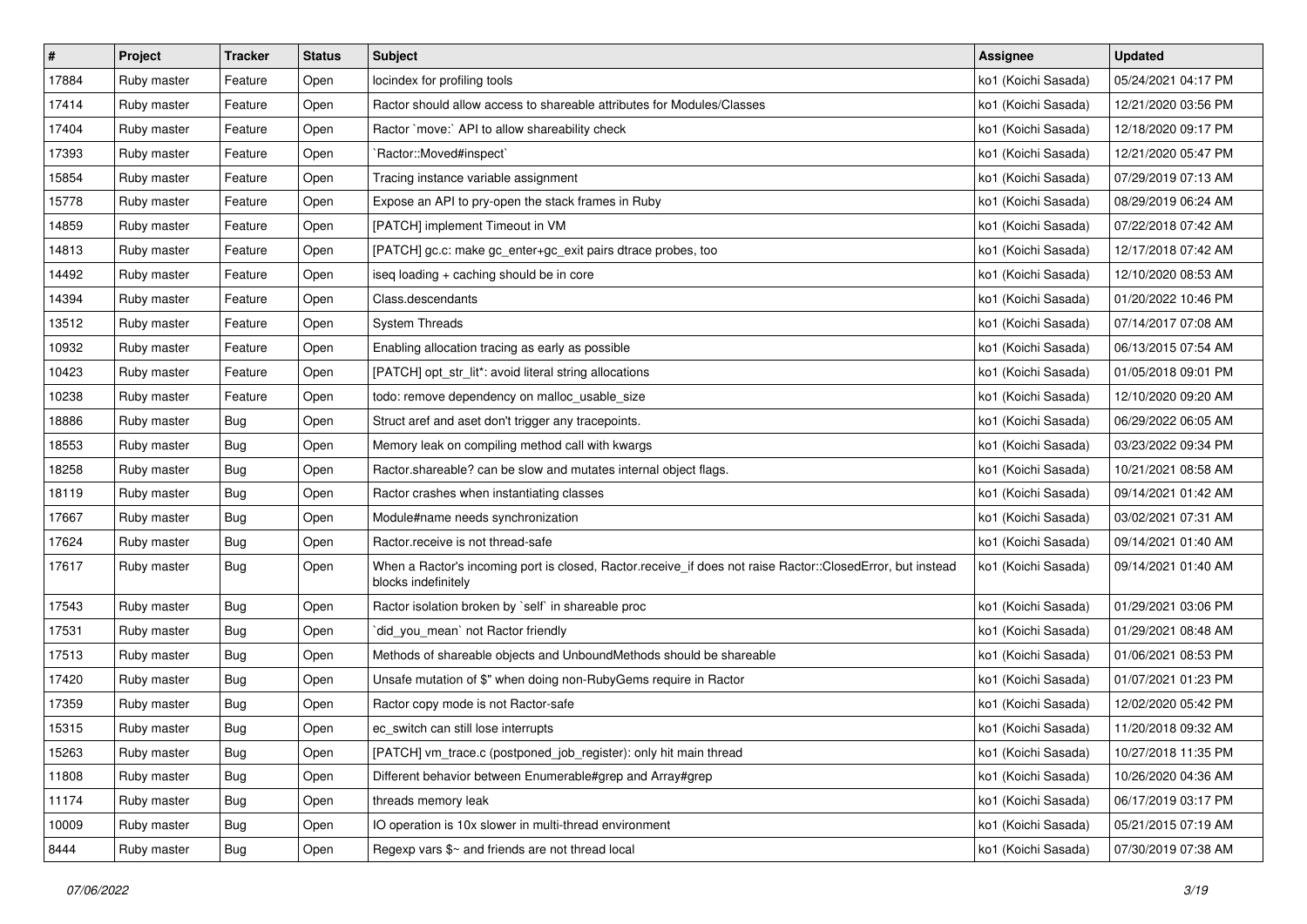| $\#$  | <b>Project</b> | <b>Tracker</b> | <b>Status</b> | <b>Subject</b>                                                               | Assignee                               | <b>Updated</b>      |
|-------|----------------|----------------|---------------|------------------------------------------------------------------------------|----------------------------------------|---------------------|
| 13697 | Ruby master    | Feature        | Open          | [PATCH]: futex based thread primitives                                       | kosaki (Motohiro<br><b>KOSAKI)</b>     | 01/28/2018 11:41 PM |
| 15918 | Ruby master    | Feature        | Open          | Pattern matching for Set                                                     | ktsj (Kazuki Tsujimoto)                | 07/29/2019 08:12 AM |
| 15881 | Ruby master    | Feature        | Open          | Optimize deconstruct in pattern matching                                     | ktsj (Kazuki Tsujimoto)                | 12/25/2019 04:28 AM |
| 18564 | Ruby master    | Feature        | Open          | Add Exception#detailed_message                                               | mame (Yusuke<br>Endoh)                 | 02/01/2022 08:06 PM |
| 18194 | Ruby master    | Feature        | Open          | No easy way to format exception messages per thread/fiber scheduler context. | mame (Yusuke<br>Endoh)                 | 09/29/2021 10:10 AM |
| 14244 | Ruby master    | Feature        | Open          | Better error messages for scripts with non-matching end statements           | mame (Yusuke<br>Endoh)                 | 11/29/2018 08:57 AM |
| 15815 | Ruby master    | Feature        | Open          | Add option to raise NoMethodError for OpenStruct                             | marcandre<br>(Marc-Andre<br>Lafortune) | 09/28/2020 02:11 AM |
| 9347  | Ruby master    | Feature        | Open          | Accept non callable argument to detect                                       | marcandre<br>(Marc-Andre<br>Lafortune) | 01/05/2018 09:00 PM |
| 8223  | Ruby master    | Feature        | Open          | Make Matrix more omnivorous.                                                 | marcandre<br>(Marc-Andre<br>Lafortune) | 04/09/2013 03:42 AM |
| 14760 | Ruby master    | Misc           | Open          | cross-thread IO#close semantics                                              | matz (Yukihiro<br>Matsumoto)           | 05/17/2018 08:21 AM |
| 10541 | Ruby master    | Misc           | Open          | Remove shorthand string interpolation syntax                                 | matz (Yukihiro<br>Matsumoto)           | 10/08/2015 05:44 PM |
| 18159 | Ruby master    | Feature        | Open          | Integrate functionality of dead_end gem into Ruby                            | matz (Yukihiro<br>Matsumoto)           | 06/17/2022 02:06 PM |
| 17849 | Ruby master    | Feature        | Open          | Fix Timeout timeout so that it can be used in threaded Web servers           | matz (Yukihiro<br>Matsumoto)           | 04/10/2022 06:26 AM |
| 17830 | Ruby master    | Feature        | Open          | Add Integer#previous and Integer#prev                                        | matz (Yukihiro<br>Matsumoto)           | 04/27/2021 11:35 PM |
| 17785 | Ruby master    | Feature        | Open          | Allow named parameters to be keywords                                        | matz (Yukihiro<br>Matsumoto)           | 12/17/2021 06:10 PM |
| 17288 | Ruby master    | Feature        | Open          | Optimize send call with a literal method name                                | matz (Yukihiro<br>Matsumoto)           | 10/30/2020 12:17 AM |
| 17279 | Ruby master    | Feature        | Open          | Allow a negative step in Range#step with a block                             | matz (Yukihiro<br>Matsumoto)           | 10/22/2020 02:23 AM |
| 17184 | Ruby master    | Feature        | Open          | No stdlib function to perform simple string replacement                      | matz (Yukihiro<br>Matsumoto)           | 02/23/2021 09:27 PM |
| 16992 | Ruby master    | Feature        | Open          | Sets: officially ordered                                                     | matz (Yukihiro<br>Matsumoto)           | 09/03/2020 02:08 PM |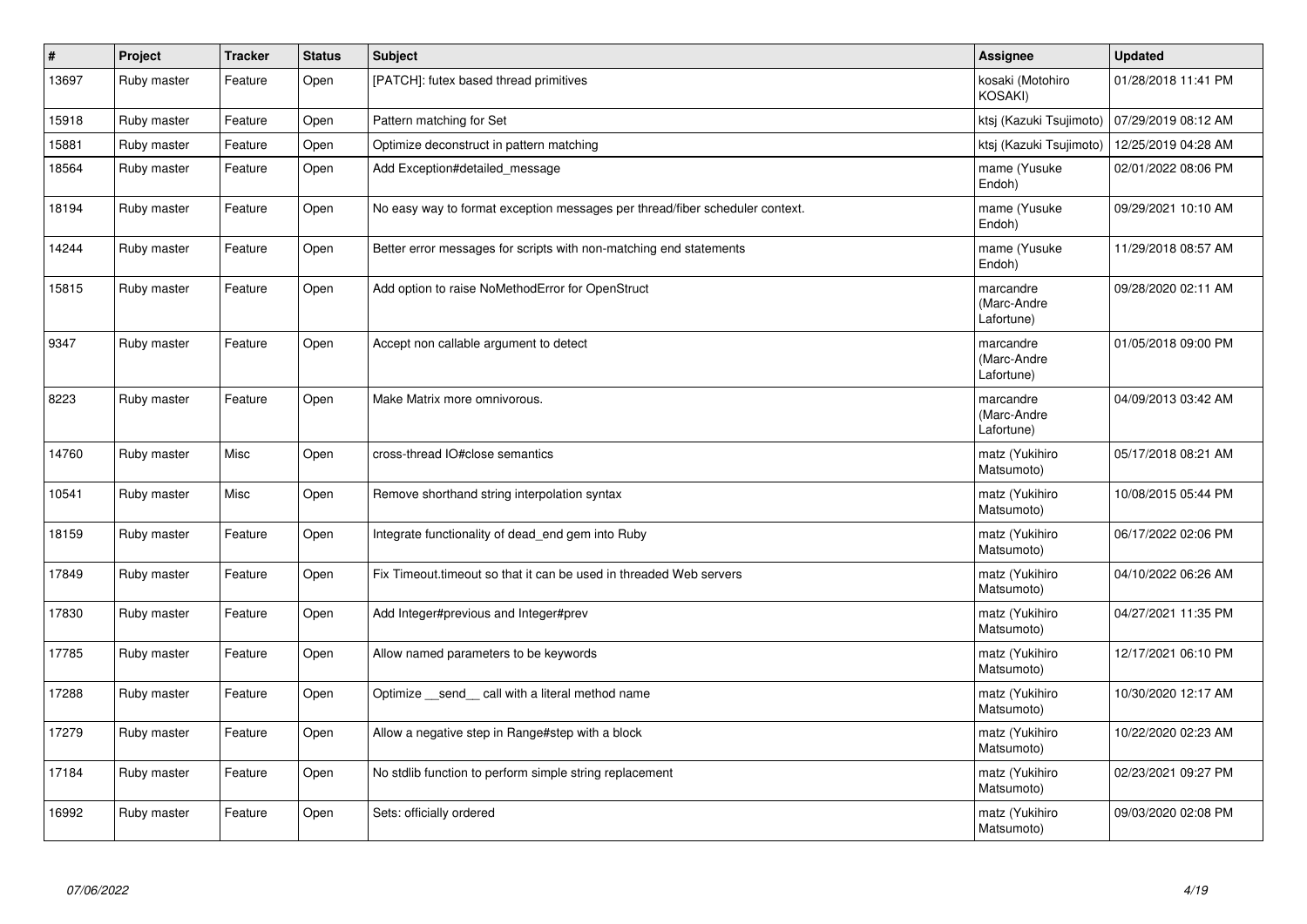| #     | Project     | <b>Tracker</b> | <b>Status</b> | <b>Subject</b>                                                                     | <b>Assignee</b>              | <b>Updated</b>      |
|-------|-------------|----------------|---------------|------------------------------------------------------------------------------------|------------------------------|---------------------|
| 16986 | Ruby master | Feature        | Open          | Anonymous Struct literal                                                           | matz (Yukihiro<br>Matsumoto) | 01/15/2022 04:57 PM |
| 16894 | Ruby master | Feature        | Open          | Integer division for Ruby 3                                                        | matz (Yukihiro<br>Matsumoto) | 05/18/2020 03:41 PM |
| 16495 | Ruby master | Feature        | Open          | Inconsistent quotes in error messages                                              | matz (Yukihiro<br>Matsumoto) | 06/15/2022 04:21 PM |
| 15991 | Ruby master | Feature        | Open          | Allow questionmarks in variable names                                              | matz (Yukihiro<br>Matsumoto) | 07/30/2019 03:57 AM |
| 15837 | Ruby master | Feature        | Open          | Module#name_components                                                             | matz (Yukihiro<br>Matsumoto) | 05/08/2019 10:29 AM |
| 15445 | Ruby master | Feature        | Open          | Reject '.123' in Float() method                                                    | matz (Yukihiro<br>Matsumoto) | 01/10/2019 07:59 AM |
| 15330 | Ruby master | Feature        | Open          | autoload relative                                                                  | matz (Yukihiro<br>Matsumoto) | 06/19/2022 11:25 PM |
| 15277 | Ruby master | Feature        | Open          | at_exec                                                                            | matz (Yukihiro<br>Matsumoto) | 05/25/2020 01:09 AM |
| 15192 | Ruby master | Feature        | Open          | Introduce a new "shortcut assigning" syntax to convenient setup instance variables | matz (Yukihiro<br>Matsumoto) | 12/14/2021 06:42 PM |
| 15112 | Ruby master | Feature        | Open          | Introducing the short form of `STDERR.puts expr.inspect`.                          | matz (Yukihiro<br>Matsumoto) | 10/12/2018 02:02 AM |
| 14982 | Ruby master | Feature        | Open          | Improve namespace system in ruby to avoiding top-level names chaos                 | matz (Yukihiro<br>Matsumoto) | 12/31/2021 05:39 PM |
| 14927 | Ruby master | Feature        | Open          | Loading multiple files at once                                                     | matz (Yukihiro<br>Matsumoto) | 09/18/2018 12:38 AM |
| 14724 | Ruby master | Feature        | Open          | chains of inequalities                                                             | matz (Yukihiro<br>Matsumoto) | 05/19/2018 01:06 AM |
| 14609 | Ruby master | Feature        | Open          | Let `Kernel#p` without an argument print the receiver                              | matz (Yukihiro<br>Matsumoto) | 02/08/2020 08:43 PM |
| 14546 | Ruby master | Feature        | Open          | Hash#delete!                                                                       | matz (Yukihiro<br>Matsumoto) | 05/30/2018 08:24 PM |
| 14128 | Ruby master | Feature        | Open          | Introduce Hash#delete default value                                                | matz (Yukihiro<br>Matsumoto) | 11/25/2017 04:41 PM |
| 12306 | Ruby master | Feature        | Open          | Implement String #blank? #present? and improve #strip and family to handle unicode | matz (Yukihiro<br>Matsumoto) | 07/22/2018 10:55 PM |
| 12244 | Ruby master | Feature        | Open          | Add a way to `integer - integer % num`                                             | matz (Yukihiro<br>Matsumoto) | 05/17/2016 06:05 AM |
| 12019 | Ruby master | Feature        | Open          | Better low-level support for writing concurrent libraries                          | matz (Yukihiro<br>Matsumoto) | 12/23/2021 11:43 PM |
| 11882 | Ruby master | Feature        | Open          | Map or NamedMap                                                                    | matz (Yukihiro<br>Matsumoto) | 01/17/2021 01:31 PM |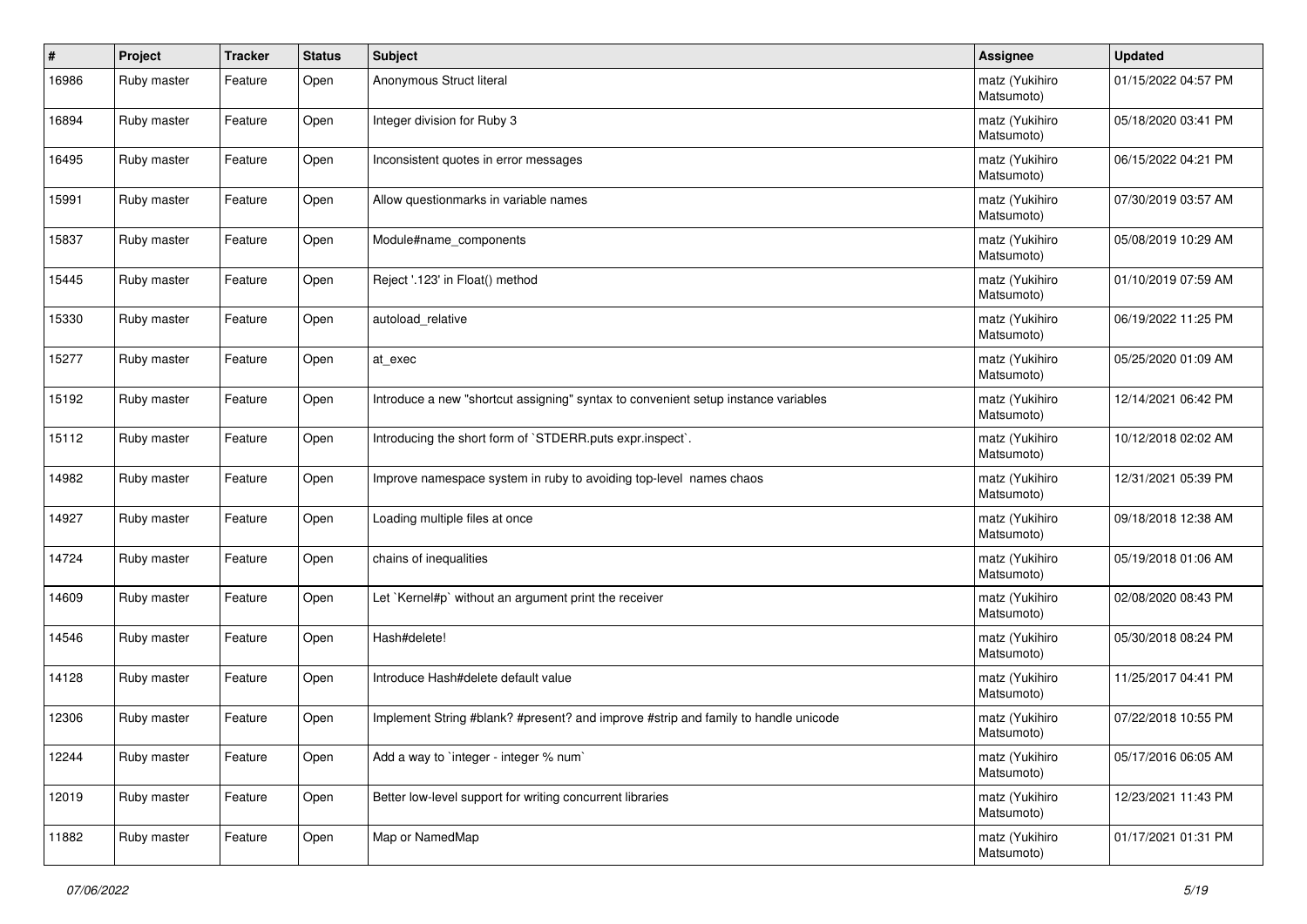| ∦     | Project     | <b>Tracker</b> | <b>Status</b> | Subject                                                                               | <b>Assignee</b>              | <b>Updated</b>      |
|-------|-------------|----------------|---------------|---------------------------------------------------------------------------------------|------------------------------|---------------------|
| 11735 | Ruby master | Feature        | Open          | Porting String#squish and String#squish! from Ruby on Rails' Active Support           | matz (Yukihiro<br>Matsumoto) | 06/24/2016 08:02 AM |
| 11627 | Ruby master | Feature        | Open          | make `nonzero` an alias of `nonzero?`                                                 | matz (Yukihiro<br>Matsumoto) | 12/23/2021 11:43 PM |
| 11518 | Ruby master | Feature        | Open          | Queue enhancement - promote! and promote_all!                                         | matz (Yukihiro<br>Matsumoto) | 09/17/2015 08:40 PM |
| 11517 | Ruby master | Feature        | Open          | Queue enhancement - conditional pop                                                   | matz (Yukihiro<br>Matsumoto) | 09/17/2015 09:02 PM |
| 11390 | Ruby master | Feature        | Open          | Allow symbols starting with numbers                                                   | matz (Yukihiro<br>Matsumoto) | 08/14/2015 05:23 AM |
| 11307 | Ruby master | Feature        | Open          | exception-free non-blocking Queue#pop                                                 | matz (Yukihiro<br>Matsumoto) | 06/25/2015 11:06 PM |
| 11181 | Ruby master | Feature        | Open          | Add a line directive to Ruby                                                          | matz (Yukihiro<br>Matsumoto) | 01/26/2016 02:04 AM |
| 11122 | Ruby master | Feature        | Open          | exception-free non-blocking Queue/SizedQueue operations                               | matz (Yukihiro<br>Matsumoto) | 05/06/2015 08:53 PM |
| 10574 | Ruby master | Feature        | Open          | Add String#Ichomp and String.Ichomp!                                                  | matz (Yukihiro<br>Matsumoto) | 12/15/2014 04:34 PM |
| 10549 | Ruby master | Feature        | Open          | Deprecate each_with_index and each_with_object in favor of with_index and with_object | matz (Yukihiro<br>Matsumoto) | 07/27/2021 11:09 AM |
| 10498 | Ruby master | Feature        | Open          | Make 'loop' yield a counter                                                           | matz (Yukihiro<br>Matsumoto) | 01/05/2018 09:01 PM |
| 10489 | Ruby master | Feature        | Open          | Add inherit method for clearer and multiple inheritance                               | matz (Yukihiro<br>Matsumoto) | 12/10/2020 08:53 AM |
| 10404 | Ruby master | Feature        | Open          | Allow individual finalizers to be removed with ObjectSpace.undefine_finalizer         | matz (Yukihiro<br>Matsumoto) | 10/20/2014 08:14 AM |
| 10287 | Ruby master | Feature        | Open          | rename COLON3 to COLON2_HEAD.                                                         | matz (Yukihiro<br>Matsumoto) | 07/27/2021 09:34 AM |
| 9704  | Ruby master | Feature        | Open          | Refinements as files instead of modules                                               | matz (Yukihiro<br>Matsumoto) | 10/11/2016 06:36 PM |
| 9614  | Ruby master | Feature        | Open          | ordering of non-Hash items which use st_ internally                                   | matz (Yukihiro<br>Matsumoto) | 01/05/2018 09:00 PM |
| 9123  | Ruby master | Feature        | Open          | Make Numeric#nonzero? behavior consistent with Numeric#zero?                          | matz (Yukihiro<br>Matsumoto) | 06/11/2019 12:55 PM |
| 9070  | Ruby master | Feature        | Open          | Introduce `---` as synonym of `end` keyword                                           | matz (Yukihiro<br>Matsumoto) | 11/02/2013 03:23 AM |
| 9043  | Ruby master | Feature        | Open          | Add String#f method as shortcut for #freeze                                           | matz (Yukihiro<br>Matsumoto) | 01/05/2018 09:00 PM |
| 8804  | Ruby master | Feature        | Open          | ONCE syntax                                                                           | matz (Yukihiro<br>Matsumoto) | 01/04/2020 08:26 PM |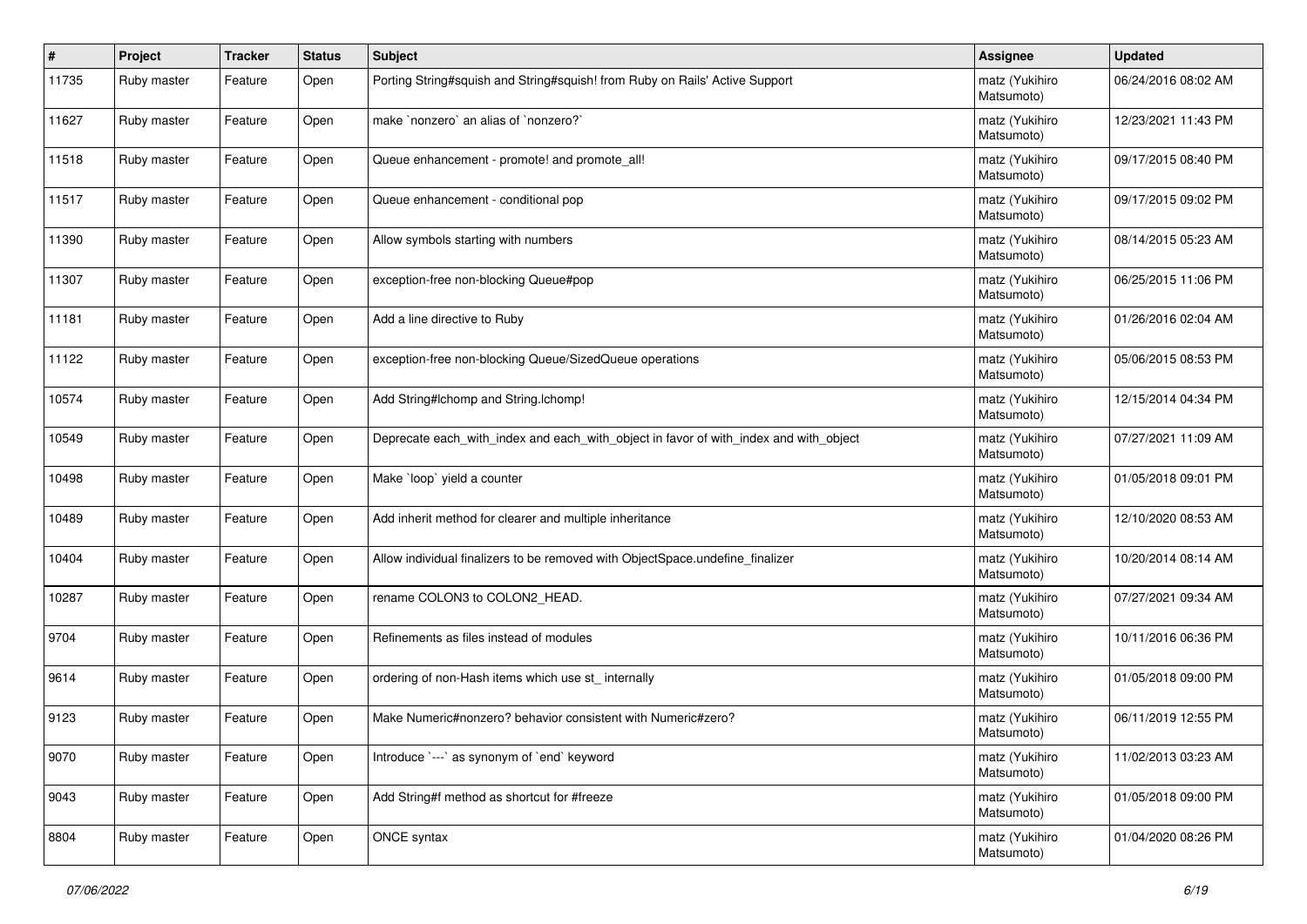| $\vert$ # | Project     | <b>Tracker</b> | <b>Status</b> | <b>Subject</b>                                                                            | Assignee                     | <b>Updated</b>      |
|-----------|-------------|----------------|---------------|-------------------------------------------------------------------------------------------|------------------------------|---------------------|
| 8663      | Ruby master | Feature        | Open          | Officialy alias ArgumentError to ArgError                                                 | matz (Yukihiro<br>Matsumoto) | 08/09/2013 07:42 PM |
| 8478      | Ruby master | Feature        | Open          | The hash returned by Enumerable#group_by should have an empty array for its default value | matz (Yukihiro<br>Matsumoto) | 06/04/2013 03:56 PM |
| 8232      | Ruby master | Feature        | Open          | Rudiments of abstract algebra in Ruby                                                     | matz (Yukihiro<br>Matsumoto) | 04/09/2013 01:47 AM |
| 8229      | Ruby master | Feature        | Open          | extend Hash.include?                                                                      | matz (Yukihiro<br>Matsumoto) | 12/10/2020 08:53 AM |
| 8061      | Ruby master | Feature        | Open          | 000000000000000                                                                           | matz (Yukihiro<br>Matsumoto) | 12/25/2017 06:15 PM |
| 7914      | Ruby master | Feature        | Open          | Case for local class methods                                                              | matz (Yukihiro<br>Matsumoto) | 12/25/2017 06:15 PM |
| 7883      | Ruby master | Feature        | Open          | Add Regex#to_proc                                                                         | matz (Yukihiro<br>Matsumoto) | 12/25/2017 06:15 PM |
| 7876      | Ruby master | Feature        | Open          | Add method for accessing Class from within Singleton Class                                | matz (Yukihiro<br>Matsumoto) | 12/25/2017 06:15 PM |
| 7848      | Ruby master | Feature        | Open          | Restore default state for core ruby objects                                               | matz (Yukihiro<br>Matsumoto) | 12/25/2017 06:15 PM |
| 7795      | Ruby master | Feature        | Open          | Symbol.defined? and/or to_existing_symbol                                                 | matz (Yukihiro<br>Matsumoto) | 12/25/2017 06:15 PM |
| 7748      | Ruby master | Feature        | Open          | Contextual send                                                                           | matz (Yukihiro<br>Matsumoto) | 12/10/2020 08:53 AM |
| 7704      | Ruby master | Feature        | Open          | Add a list of enabled (experimental) language features.                                   | matz (Yukihiro<br>Matsumoto) | 12/25/2017 06:15 PM |
| 7702      | Ruby master | Feature        | Open          | Remove Proc#binding                                                                       | matz (Yukihiro<br>Matsumoto) | 07/15/2019 07:39 PM |
| 7657      | Ruby master | Feature        | Open          | Array#& doesn't accept Enumerables                                                        | matz (Yukihiro<br>Matsumoto) | 12/25/2017 06:15 PM |
| 7654      | Ruby master | Feature        | Open          | Add optional code block to IO::readlines                                                  | matz (Yukihiro<br>Matsumoto) | 12/25/2017 06:15 PM |
| 7614      | Ruby master | Feature        | Open          | alias_accessor                                                                            | matz (Yukihiro<br>Matsumoto) | 12/25/2017 06:15 PM |
| 7611      | Ruby master | Feature        | Open          | Focal method for all loads/requires                                                       | matz (Yukihiro<br>Matsumoto) | 12/25/2017 06:15 PM |
| 7604      | Ruby master | Feature        | Open          | Make === comparison operator ability to delegate comparison to an argument                | matz (Yukihiro<br>Matsumoto) | 12/25/2017 06:15 PM |
| 7548      | Ruby master | Feature        | Open          | Load and Require Callbacks                                                                | matz (Yukihiro<br>Matsumoto) | 12/25/2017 06:15 PM |
| 7546      | Ruby master | Feature        | Open          | Change behavior of `Array#slice` for an argument of `Range` class                         | matz (Yukihiro<br>Matsumoto) | 12/10/2020 08:49 AM |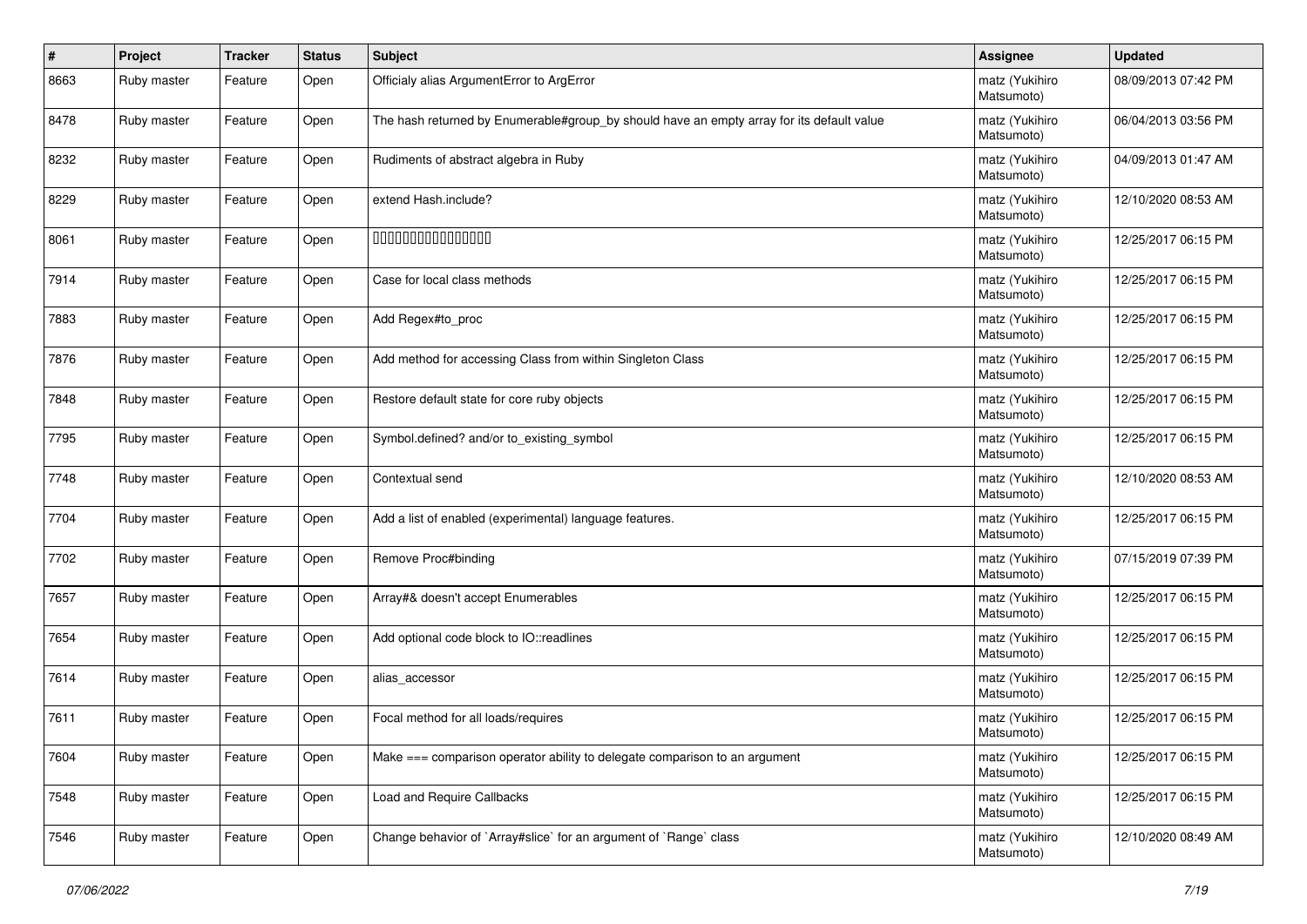| #     | Project     | <b>Tracker</b> | <b>Status</b> | <b>Subject</b>                                                                                                                         | <b>Assignee</b>                         | <b>Updated</b>      |
|-------|-------------|----------------|---------------|----------------------------------------------------------------------------------------------------------------------------------------|-----------------------------------------|---------------------|
| 7444  | Ruby master | Feature        | Open          | Array#product set                                                                                                                      | matz (Yukihiro<br>Matsumoto)            | 12/25/2017 06:15 PM |
| 7377  | Ruby master | Feature        | Open          | #indetical? as an alias for #equal?                                                                                                    | matz (Yukihiro<br>Matsumoto)            | 12/25/2017 06:15 PM |
| 7149  | Ruby master | Feature        | Open          | Constant magic for everyone.                                                                                                           | matz (Yukihiro<br>Matsumoto)            | 12/25/2017 06:15 PM |
| 6869  | Ruby master | Feature        | Open          | Do not treat `_` parameter exceptionally                                                                                               | matz (Yukihiro<br>Matsumoto)            | 12/10/2020 08:58 AM |
| 6817  | Ruby master | Feature        | Open          | Partial application                                                                                                                    | matz (Yukihiro<br>Matsumoto)            | 12/25/2017 06:15 PM |
| 6641  | Ruby master | Feature        | Open          | Hash.auto constructor                                                                                                                  | matz (Yukihiro<br>Matsumoto)            | 12/25/2017 06:15 PM |
| 15764 | Ruby master | Bug            | Open          | Whitespace and control characters should not be permitted in tokens                                                                    | matz (Yukihiro<br>Matsumoto)            | 04/22/2019 07:48 AM |
| 18439 | Ruby master | Feature        | Open          | Support YJIT for VC++                                                                                                                  | maximecb (Maxime<br>Chevalier-Boisvert) | 01/10/2022 11:29 PM |
| 15007 | Ruby master | Misc           | Open          | Let all Init_xxx and extension APIs frequently called from init code paths be considered cold                                          | naruse (Yui NARUSE)                     | 12/06/2018 11:05 AM |
| 10628 | Ruby master | Misc           | Open          | Peformance of URI module                                                                                                               | naruse (Yui NARUSE)                     | 12/26/2014 04:08 PM |
| 16559 | Ruby master | Feature        | Open          | Net::HTTP#request injects "Connection: close" header if #started? is false, wasting HTTP server resources                              | naruse (Yui NARUSE)                     | 05/28/2020 07:37 PM |
| 15940 | Ruby master | Feature        | Open          | Coerce symbols internal fstrings in UTF8 rather than ASCII to better share memory with string literals                                 | naruse (Yui NARUSE)                     | 07/30/2019 04:17 AM |
| 15931 | Ruby master | Feature        | Open          | encoding for CESU-8                                                                                                                    | naruse (Yui NARUSE)                     | 12/20/2019 05:42 AM |
| 7892  | Ruby master | <b>Bug</b>     | Open          | MIME encoding bug of NKF.nkf                                                                                                           | naruse (Yui NARUSE)                     | 12/25/2017 06:15 PM |
| 14692 | Ruby master | Misc           | Open          | Question: Ruby stdlib's Option Parser                                                                                                  | nobu (Nobuyoshi<br>Nakada)              | 04/22/2018 05:53 AM |
| 16978 | Ruby master | Feature        | Open          | Ruby should not use realpath for __FILE__                                                                                              | nobu (Nobuyoshi<br>Nakada)              | 04/01/2022 11:30 AM |
| 16291 | Ruby master | Feature        | Open          | Introduce support for resize in rb_ary_freeze and prefer internal use of rb_ary_freeze and rb_str_freeze for<br>String and Array types | nobu (Nobuyoshi<br>Nakada)              | 12/25/2020 02:43 AM |
| 15305 | Ruby master | Feature        | Open          | [PATCH] include/ruby/ruby.h (RB ALLOCV*): remove GC guard                                                                              | nobu (Nobuyoshi<br>Nakada)              | 07/27/2021 11:39 AM |
| 13378 | Ruby master | Feature        | Open          | Eliminate 4 of 8 syscalls when requiring file by absolute path                                                                         | nobu (Nobuyoshi<br>Nakada)              | 06/16/2017 07:57 AM |
| 12064 | Ruby master | Feature        | Open          | Make creation of enc/unicode/casefold.h automatic again                                                                                | nobu (Nobuyoshi<br>Nakada)              | 02/12/2016 06:13 AM |
| 11670 | Ruby master | Feature        | Open          | Show warning to make nested def obsolete                                                                                               | nobu (Nobuyoshi<br>Nakada)              | 11/09/2015 07:40 AM |
| 8449  | Ruby master | Feature        | Open          | Array#ary_plus always returns an array                                                                                                 | nobu (Nobuyoshi<br>Nakada)              | 06/02/2013 04:23 PM |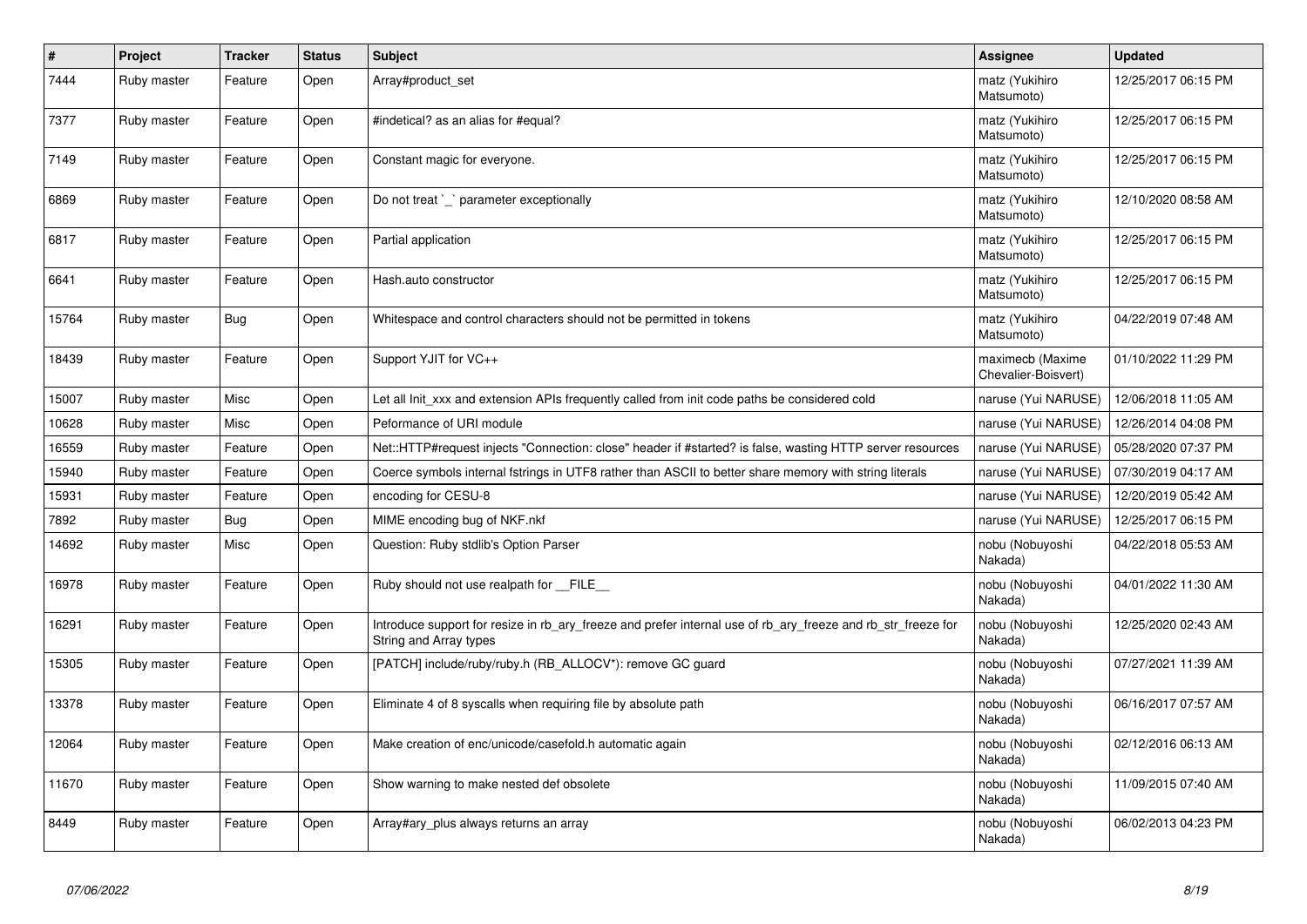| $\#$  | Project     | <b>Tracker</b> | <b>Status</b> | <b>Subject</b>                                                                | <b>Assignee</b>                       | <b>Updated</b>      |
|-------|-------------|----------------|---------------|-------------------------------------------------------------------------------|---------------------------------------|---------------------|
| 8270  | Ruby master | Feature        | Open          | Ruby should build without thread support (aka minix)                          | nobu (Nobuyoshi<br>Nakada)            | 12/10/2020 08:53 AM |
| 7745  | Ruby master | Feature        | Open          | lib/observer.rb: Observers are compared by identity                           | nobu (Nobuyoshi<br>Nakada)            | 12/25/2017 06:15 PM |
| 18623 | Ruby master | <b>Bug</b>     | Open          | make runnable` does not work                                                  | nobu (Nobuyoshi<br>Nakada)            | 03/16/2022 01:28 AM |
| 14971 | Ruby master | <b>Bug</b>     | Open          | error: implicit declaration of function 'rb vm call0                          | nobu (Nobuyoshi<br>Nakada)            | 09/06/2018 03:53 AM |
| 10416 | Ruby master | <b>Bug</b>     | Open          | Create mechanism for updating of Unicode data files downstreams when we want  | nobu (Nobuyoshi<br>Nakada)            | 10/08/2021 06:40 AM |
| 7840  | Ruby master | <b>Bug</b>     | Open          | -Wdeclaration-after-statement is valid for C/ObjC but not for C++             | nobu (Nobuyoshi<br>Nakada)            | 06/02/2020 04:41 PM |
| 11299 | Ruby master | Feature        | Open          | [PATCH] use Array instead of custom struct for generic ivars                  | normalperson (Eric<br>Wong)           | 06/24/2015 12:38 AM |
| 10328 | Ruby master | Feature        | Open          | [PATCH] make OPT_SUPPORT_JOKE a proper VM option                              | normalperson (Eric<br>Wong)           | 01/05/2018 09:01 PM |
| 15072 | Ruby master | <b>Bug</b>     | Open          | thread.c:4356:5: error: implicit declaration of function 'ubf_list_atfork'    | normalperson (Eric<br>Wong)           | 09/20/2018 03:32 AM |
| 18658 | Ruby master | <b>Bug</b>     | Open          | Need openssl 3 support for Ubuntu 22.04 (Ruby 2.7.x and 3.0.x)                | rhenium (Kazuki<br>Yamaguchi)         | 05/30/2022 08:06 PM |
| 18726 | Ruby master | Misc           | Open          | CI Error on c99 and c2x                                                       | shyouhei (Shyouhei<br>Urabe)          | 04/19/2022 09:05 AM |
| 18893 | Ruby master | <b>Bug</b>     | Open          | Don't redefine memcpy(3)                                                      | shyouhei (Shyouhei<br>Urabe)          | 07/06/2022 12:26 AM |
| 9590  | Ruby master | Feature        | Open          | introduce st_foreach_update and st_foreach_update_check for performance.      | tarui (Masaya Tarui)                  | 01/05/2018 09:00 PM |
| 7788  | Ruby master | Feature        | Open          | YAML Tag Schema Support                                                       | tenderlovemaking<br>(Aaron Patterson) | 12/25/2017 06:15 PM |
| 11599 | Ruby master | Feature        | Open          | Dump entries of hash in ObjectSpace                                           | tmm1 (Aman Karmani)                   | 11/24/2015 05:52 PM |
| 11292 | Ruby master | Feature        | Open          | objspace: Dump type of special consts                                         | tmm1 (Aman Karmani)                   | 06/22/2015 04:22 AM |
| 11142 | Ruby master | <b>Bug</b>     | Open          | Command line argument parser on windows handles double quotes inconsistently. | usa (Usaku<br>NAKAMURA)               | 05/12/2015 04:09 PM |
| 14844 | Ruby master | Feature        | Open          | Future of RubyVM::AST?                                                        | yui-knk (Kaneko<br>Yuichiro)          | 08/31/2020 08:22 AM |
| 10513 | Ruby master | Misc           | Open          | instance_eval yields the receiver, but is documented to yield no arguments    | zzak (Zachary Scott)                  | 11/14/2014 10:29 PM |
| 18891 | Ruby master | Misc           | Open          | Expand tabs in C code                                                         |                                       | 07/06/2022 07:20 AM |
| 18888 | Ruby master | Misc           | Open          | Migrate ruby-lang.org mail services to Google Domains and Google Workspace    |                                       | 06/30/2022 09:14 PM |
| 18840 | Ruby master | Misc           | Open          | Top-level #using and other methods docs                                       |                                       | 06/18/2022 07:12 PM |
| 18836 | Ruby master | Misc           | Open          | DevMeeting-2022-07-21                                                         |                                       | 06/30/2022 03:26 AM |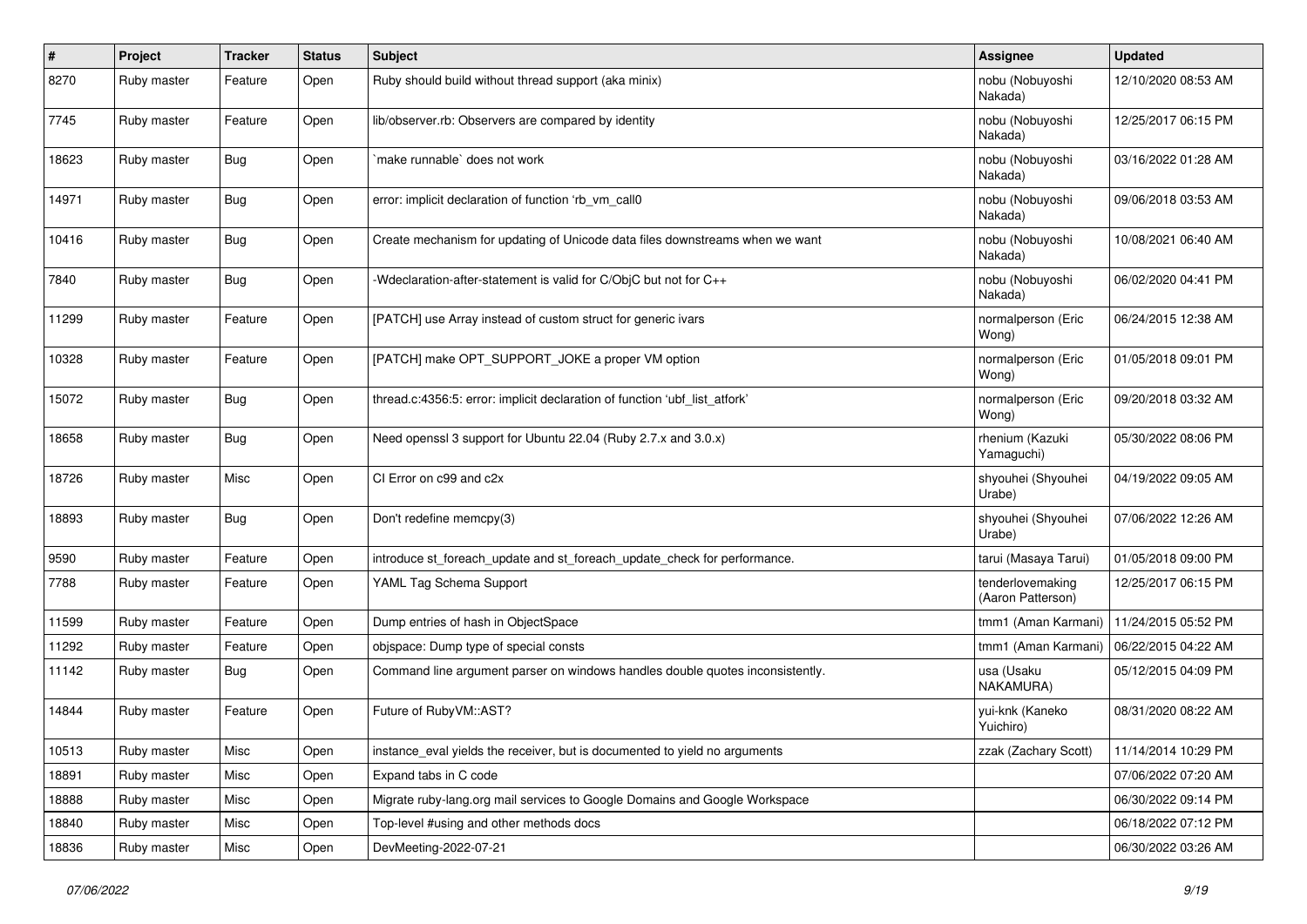| $\vert$ # | Project     | <b>Tracker</b> | <b>Status</b> | Subject                                                                                                                    | <b>Assignee</b> | <b>Updated</b>      |
|-----------|-------------|----------------|---------------|----------------------------------------------------------------------------------------------------------------------------|-----------------|---------------------|
| 18725     | Ruby master | Misc           | Open          | IO#write and IO#wait_writable block for write pipe if read pipe is closed in other thread on OpenBSD                       |                 | 04/13/2022 11:20 PM |
| 18587     | Ruby master | Misc           | Open          | What was the reason behind Ruby choosing SipHash for Hash?                                                                 |                 | 02/17/2022 12:02 AM |
| 18420     | Ruby master | Misc           | Open          | Question about how to handle IO.pipe reader and writer when forking                                                        |                 | 12/22/2021 12:04 AM |
| 18404     | Ruby master | Misc           | Open          | 3.1 documentation problems tracking ticket                                                                                 |                 | 12/24/2021 03:59 PM |
| 18352     | Ruby master | Misc           | Open          | What is the Hash#grep expected?                                                                                            |                 | 11/28/2021 10:39 PM |
| 18248     | Ruby master | Misc           | Open          | Add Feature Triaging Guide                                                                                                 |                 | 10/12/2021 03:21 PM |
| 18150     | Ruby master | Misc           | Open          | Proposal: Deprecate leading zero syntax to declare octals, since it's extremely confusing (and Python 3<br>removed it too) |                 | 09/04/2021 03:21 AM |
| 18082     | Ruby master | Misc           | Open          | FileUtils.remove_entry_secure has inconsistent document                                                                    |                 | 08/17/2021 04:26 PM |
| 17829     | Ruby master | Misc           | Open          | Clang/LLVM correctness of x64-mingw32 build (`shorten-64-to-32` warnings)                                                  |                 | 04/26/2021 04:23 PM |
| 17815     | Ruby master | Misc           | Open          | Snapcraft Ruby plugin                                                                                                      |                 | 04/20/2021 07:59 PM |
| 17683     | Ruby master | Misc           | Open          | Current status of beginless range (experimental or not)                                                                    |                 | 06/05/2021 07:22 AM |
| 17637     | Ruby master | Misc           | Open          | Endless ranges with 'nil' boundary weird behavior                                                                          |                 | 02/19/2021 07:57 AM |
| 17591     | Ruby master | Misc           | Open          | Test frameworks and REPLs do not show deprecation warnings by default                                                      |                 | 02/17/2021 09:06 AM |
| 17586     | Ruby master | Misc           | Open          | Please run Windows CI in all std-lib repos                                                                                 |                 | 01/28/2021 02:34 PM |
| 17565     | Ruby master | Misc           | Open          | Prefer use of access(2) in rb_file_load_ok() to check for existence of require'd files                                     |                 | 01/21/2021 08:52 PM |
| 17422     | Ruby master | Misc           | Open          | 3.0 documentation problems tracking ticket                                                                                 |                 | 12/24/2020 12:51 PM |
| 17399     | Ruby master | Misc           | Open          | Are endless methods experimental?                                                                                          |                 | 12/22/2020 07:05 PM |
| 17390     | Ruby master | Misc           | Open          | Class and method-level docs for Ractor                                                                                     |                 | 12/13/2020 06:33 PM |
| 17309     | Ruby master | Misc           | Open          | URI escape being deprecated, yet there is no replacement                                                                   |                 | 11/11/2020 12:52 AM |
| 17199     | Ruby master | Misc           | Open          | id outputed by inspect and to_s output does not allow to find actual object_id and vice-versa                              |                 | 10/20/2020 09:35 PM |
| 17174     | Ruby master | Misc           | Open          | Error relocating, symbol not found" error when compiling a native extension on Alpine with Ruby >=2.4"                     |                 | 10/06/2020 11:19 AM |
| 17137     | Ruby master | Misc           | Open          | Cooperation on maintaining official docker ruby images                                                                     |                 | 09/02/2020 05:03 PM |
| 17053     | Ruby master | Misc           | Open          | RDoc for Hash Keys                                                                                                         |                 | 07/28/2020 01:21 AM |
| 16895     | Ruby master | Misc           | Open          | Request for cooperation: Try your applications/libraries with master branch and debug options                              |                 | 05/15/2020 11:51 PM |
| 16803     | Ruby master | Misc           | Open          | Discussion: those internal macros reside in public API headers                                                             |                 | 05/14/2020 12:27 PM |
| 16750     | Ruby master | Misc           | Open          | Change typedef of VALUE for better type checking                                                                           |                 | 04/03/2020 02:34 AM |
| 16678     | Ruby master | Misc           | Open          | Array#values_at has unintuitive behavior when supplied a range starting with negative index                                |                 | 03/09/2020 02:06 PM |
| 16671     | Ruby master | Misc           | Open          | <b>BASERUBY</b> version policy                                                                                             |                 | 03/05/2020 01:11 AM |
| 16659     | Ruby master | Misc           | Open          | Documentation on Regexp missing for absence pattern (?~pat)                                                                |                 | 02/27/2020 04:16 PM |
| 16629     | Ruby master | Misc           | Open          | ruby-loco now built & saved on GitHub, both mingw & mswin builds                                                           |                 | 02/12/2020 01:53 PM |
| 16507     | Ruby master | Misc           | Open          | $=$ vs include? or match?                                                                                                  |                 | 01/12/2020 11:27 PM |
| 16487     | Ruby master | Misc           | Open          | Potential for SIMD usage in ruby-core                                                                                      |                 | 01/16/2020 05:25 AM |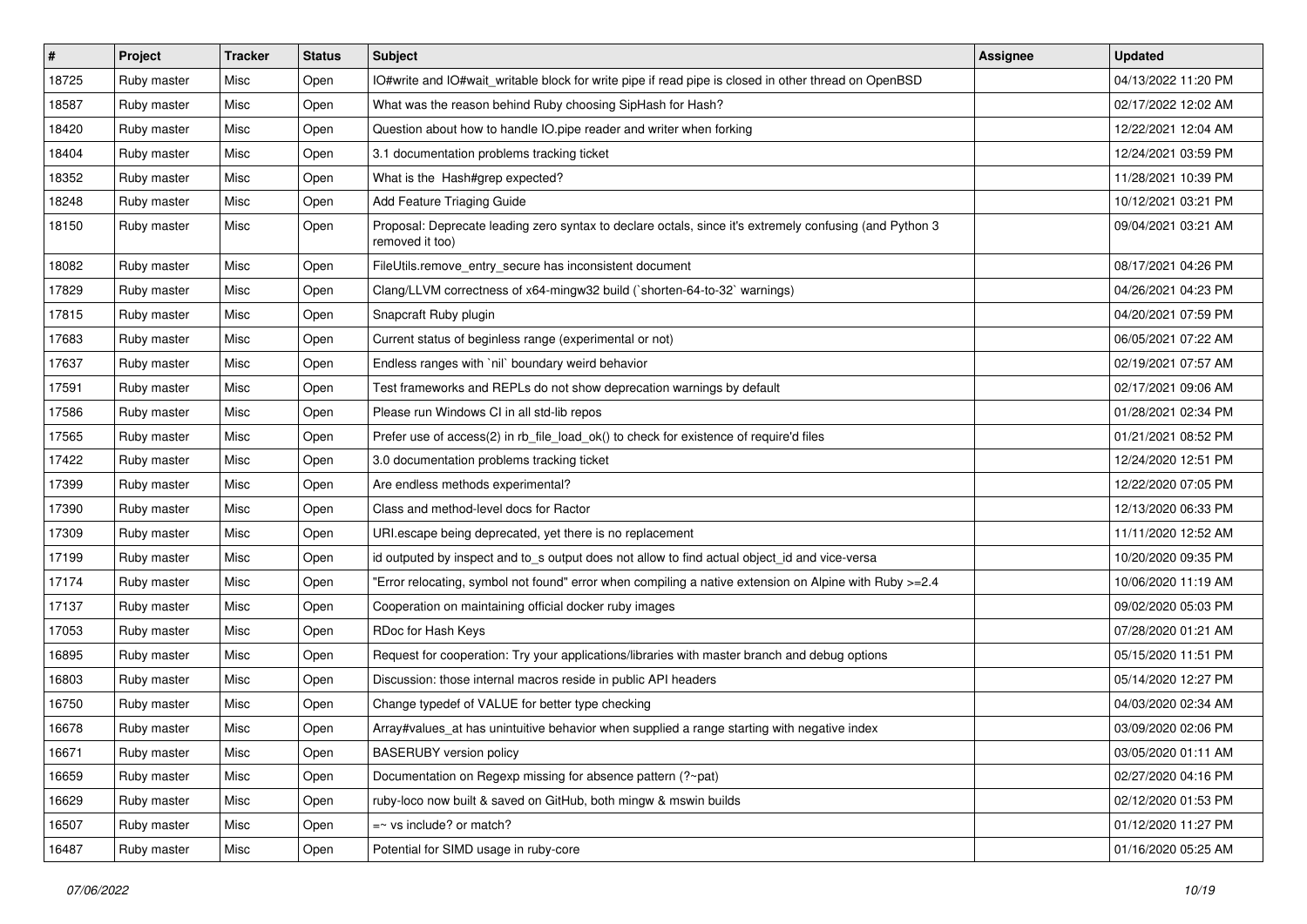| $\#$  | Project     | <b>Tracker</b> | <b>Status</b> | Subject                                                                                                                             | <b>Assignee</b> | <b>Updated</b>      |
|-------|-------------|----------------|---------------|-------------------------------------------------------------------------------------------------------------------------------------|-----------------|---------------------|
| 16464 | Ruby master | Misc           | Open          | Which core objects should support deconstruct/deconstruct_keys?                                                                     |                 | 12/30/2019 07:54 AM |
| 16436 | Ruby master | Misc           | Open          | hash missing #last method, make it not so consistent (it has #first)                                                                |                 | 01/06/2021 09:47 AM |
| 16408 | Ruby master | Misc           | Open          | Ruby docs list incorrect method signatures for PTY::getpty/PTY::spawn                                                               |                 | 12/12/2019 05:12 PM |
| 16396 | Ruby master | Misc           | Open          | What is the reason for this behaviour of Find.find?                                                                                 |                 | 12/09/2019 02:51 PM |
| 16346 | Ruby master | Misc           | Open          | Confusing macro name: RUBY_MARK_NO_PIN_UNLESS_NULL                                                                                  |                 | 11/13/2019 07:39 AM |
| 16267 | Ruby master | Misc           | Open          | MinGW CI - add to Actions?                                                                                                          |                 | 10/21/2019 01:10 AM |
| 16235 | Ruby master | Misc           | Open          | ENV assoc spec test does not test invalid name                                                                                      |                 | 10/05/2019 10:53 PM |
| 16160 | Ruby master | Misc           | Open          | Lazy init thread local storage                                                                                                      |                 | 09/22/2019 01:55 AM |
| 16157 | Ruby master | Misc           | Open          | What is the correct and *portable* way to do generic delegation?                                                                    |                 | 10/15/2019 04:28 PM |
| 16130 | Ruby master | Misc           | Open          | [Discussion / Ideas] Finding a good name for the concept of/behind guilds - primarily the NAME                                      |                 | 08/27/2019 04:00 PM |
| 16114 | Ruby master | Misc           | Open          | Naming of "beginless range"                                                                                                         |                 | 10/08/2019 03:06 PM |
| 15744 | Ruby master | Misc           | Open          | Improvement needed to documentation of 'Literals'                                                                                   |                 | 06/24/2019 02:27 AM |
| 15654 | Ruby master | Misc           | Open          | Documentation for Complex is wrong or misleading                                                                                    |                 | 03/11/2019 11:55 AM |
| 15568 | Ruby master | Misc           | Open          | TracePoint(:raise)#parameters raises RuntimeError                                                                                   |                 | 01/27/2019 12:02 AM |
| 15514 | Ruby master | Misc           | Open          | Add documentation for implicit array decomposition                                                                                  |                 | 01/10/2019 04:43 PM |
| 15510 | Ruby master | Misc           | Open          | Easter egg in Thread.handle_interrupt                                                                                               |                 | 01/05/2019 11:53 PM |
| 15431 | Ruby master | Misc           | Open          | Hashes and arrays should not require commas to seperate values when using new lines                                                 |                 | 12/18/2018 11:05 AM |
| 15418 | Ruby master | Misc           | Open          | Date.parse('2018')                                                                                                                  |                 | 12/15/2018 09:17 PM |
| 15402 | Ruby master | Misc           | Open          | Shrinking excess retained memory of container types on promotion to uncollectible                                                   |                 | 12/11/2018 08:43 PM |
| 15249 | Ruby master | Misc           | Open          | Documentation for attr_accessor and attr_reader should be corrected                                                                 |                 | 10/23/2018 08:09 PM |
| 15224 | Ruby master | Misc           | Open          | [DOCs] Minor inconsistency in class Array #initialize_copy -<br>https://ruby-doc.org/core-2.5.1/Array.html#method-i-initialize_copy |                 | 10/13/2018 02:26 PM |
| 15202 | Ruby master | Misc           | Open          | Adding Coverity Scan to CI to see the result casually                                                                               |                 | 10/25/2018 10:50 AM |
| 15136 | Ruby master | Misc           | Open          | Fix - Wparentheses warnings                                                                                                         |                 | 09/20/2018 09:41 AM |
| 14825 | Ruby master | Misc           | Open          | When redefining `attr_xx` methods the visibility becomes `public`                                                                   |                 | 06/05/2018 05:57 AM |
| 14770 | Ruby master | Misc           | Open          | [META] DevelopersMeeting                                                                                                            |                 | 05/17/2018 12:28 PM |
| 14768 | Ruby master | Misc           | Open          | Add documentation for    and &&                                                                                                     |                 | 05/17/2018 09:45 AM |
| 14735 | Ruby master | Misc           | Open          | thread-safe operations in a hash could be documented                                                                                |                 | 05/04/2018 01:09 PM |
| 14673 | Ruby master | Misc           | Open          | Documentation for `Array#drop` / `drop_while` unclear in regard to modification                                                     |                 | 04/10/2018 09:51 AM |
| 14190 | Ruby master | Misc           | Open          | What are the semantics of \$SAFE?                                                                                                   |                 | 12/15/2017 10:28 PM |
| 14149 | Ruby master | Misc           | Open          | Ruby Birthday Thread - 25th years anniversary                                                                                       |                 | 12/02/2017 01:40 AM |
| 14037 | Ruby master | Misc           | Open          | Writing doxygen document comments to static functions                                                                               |                 | 10/21/2017 07:48 AM |
| 13968 | Ruby master | Misc           | Open          | [Ruby 3.x perhaps] - A (minimal?) static variant of ruby                                                                            |                 | 01/14/2018 03:24 PM |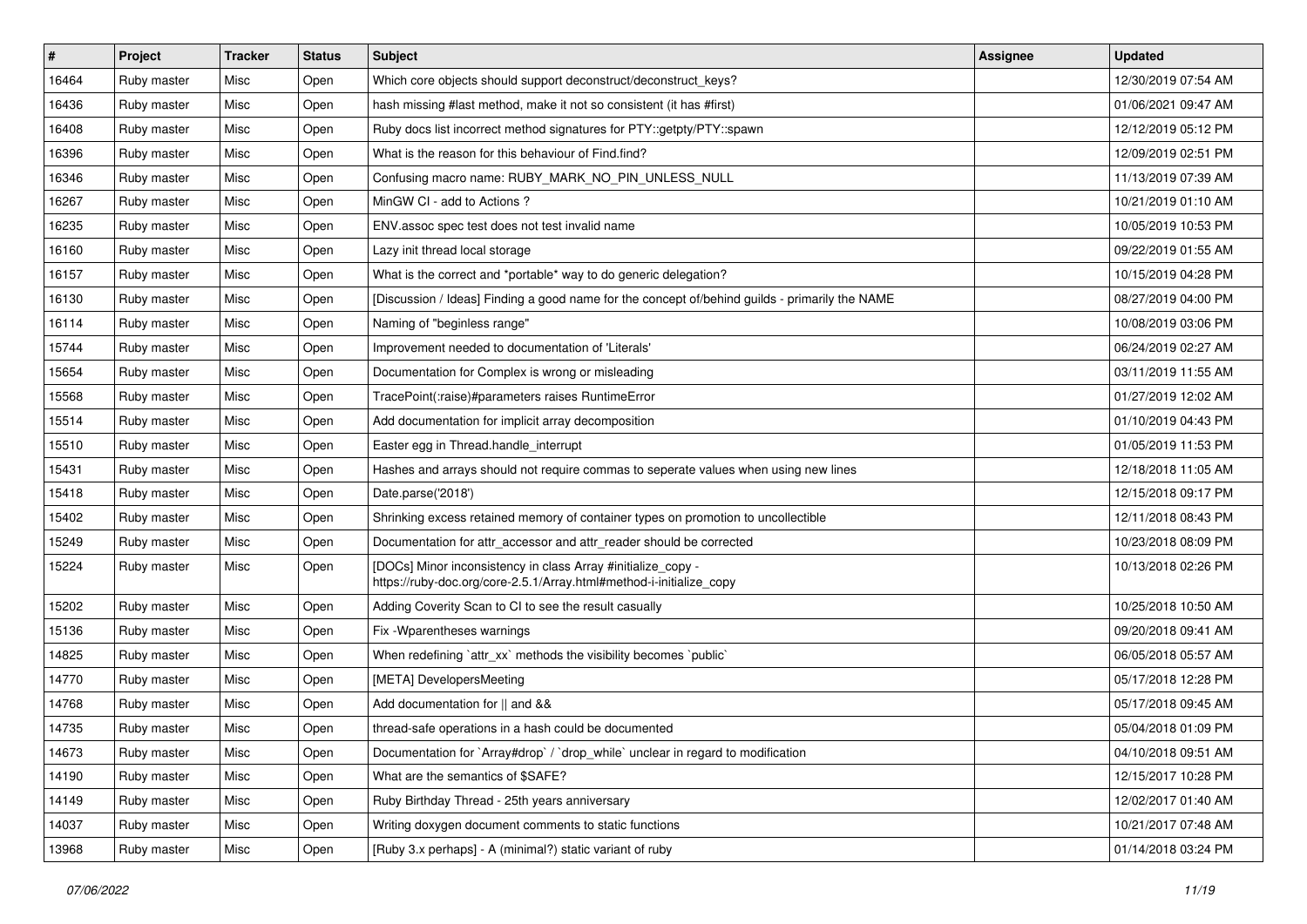| $\vert$ # | Project     | <b>Tracker</b> | <b>Status</b> | Subject                                                                                                                                               | <b>Assignee</b> | <b>Updated</b>      |
|-----------|-------------|----------------|---------------|-------------------------------------------------------------------------------------------------------------------------------------------------------|-----------------|---------------------|
| 13804     | Ruby master | Misc           | Open          | Protected methods cannot be overridden                                                                                                                |                 | 08/10/2017 09:41 PM |
| 13787     | Ruby master | Misc           | Open          | The path to Ruby 3.x - would it be useful to have a separate thread here at the tracker, for discussions and<br>issues and ideas related to ruby 3.x? |                 | 08/08/2017 08:29 AM |
| 13634     | Ruby master | Misc           | Open          | NilClass is lying about respond_to?(:clone)                                                                                                           |                 | 06/06/2017 08:27 AM |
| 13497     | Ruby master | Misc           | Open          | Docs, code samples, Ripper example                                                                                                                    |                 | 04/23/2017 04:27 AM |
| 13209     | Ruby master | Misc           | Open          | fact.rb in ruby/sample variations                                                                                                                     |                 | 02/14/2017 12:10 AM |
| 13072     | Ruby master | Misc           | Open          | Current state of date standard library                                                                                                                |                 | 09/02/2017 05:38 PM |
| 12751     | Ruby master | Misc           | Open          | Incompatibility of Ruby 3                                                                                                                             |                 | 09/14/2016 12:48 PM |
| 12595     | Ruby master | Misc           | Open          | Documentation                                                                                                                                         |                 | 07/18/2016 04:39 PM |
| 12277     | Ruby master | Misc           | Open          | Coding rule: colum number                                                                                                                             |                 | 04/13/2016 06:32 PM |
| 11783     | Ruby master | Misc           | Open          | Do you have any idea if you have a budgets?                                                                                                           |                 | 05/16/2019 09:06 PM |
| 11570     | Ruby master | Misc           | Open          | Clarify autoload chaining behavior                                                                                                                    |                 | 10/06/2015 04:52 PM |
| 11355     | Ruby master | Misc           | Open          | Exceptions inheriting from Timeout::Error should behave the same way                                                                                  |                 | 07/15/2015 04:59 PM |
| 11295     | Ruby master | Misc           | Open          | Request for comments about error messages                                                                                                             |                 | 10/22/2015 09:12 AM |
| 10983     | Ruby master | Misc           | Open          | Why blocks make Ruby methods 439% slower?                                                                                                             |                 | 11/10/2015 06:21 AM |
| 10783     | Ruby master | Misc           | Open          | String#concat has an "appending" behavior                                                                                                             |                 | 08/08/2018 03:08 AM |
| 10424     | Ruby master | Misc           | Open          | Error message when sorting NaN                                                                                                                        |                 | 10/25/2014 02:13 PM |
| 10312     | Ruby master | Misc           | Open          | Give people more control over how the ruby parser sees code and lexical code elements (valid/invalid -<br>$toggle$ options) + macros                  |                 | 01/20/2016 05:14 PM |
| 9832      | Ruby master | Misc           | Open          | better concurrency in threads                                                                                                                         |                 | 05/12/2014 12:33 PM |
| 9724      | Ruby master | Misc           | Open          | Warnings in Ruby: allow per-file directives to i.e. suppress warnings                                                                                 |                 | 04/10/2014 06:21 PM |
| 9516      | Ruby master | Misc           | Open          | Consolidate all deprecation messages to one or more helper methods                                                                                    |                 | 02/13/2014 05:11 PM |
| 18897     | Ruby master | Feature        | Open          | Add a new instruction for sending messages to ephemeral stack arrays                                                                                  |                 | 07/05/2022 10:11 PM |
| 18894     | Ruby master | Feature        | Open          | Object#make shareable                                                                                                                                 |                 | 07/02/2022 11:42 PM |
| 18885     | Ruby master | Feature        | Open          | Long lived fork advisory API (potential Copy on Write optimizations)                                                                                  |                 | 06/30/2022 09:27 AM |
| 18841     | Ruby master | Feature        | Open          | Proposal: autoload_relative                                                                                                                           |                 | 06/19/2022 11:22 PM |
| 18835     | Ruby master | Feature        | Open          | Add InstructionSequence#type method                                                                                                                   |                 | 06/16/2022 10:30 PM |
| 18832     | Ruby master | Feature        | Open          | Do not have class/module keywords consider ancestors of Object                                                                                        |                 | 06/21/2022 05:50 AM |
| 18831     | Ruby master | Feature        | Open          | Block argument to 'yield'                                                                                                                             |                 | 06/18/2022 03:12 AM |
| 18825     | Ruby master | Feature        | Open          | Specialized instruction for "array literal + `.hash`"                                                                                                 |                 | 06/14/2022 05:24 PM |
| 18822     | Ruby master | Feature        | Open          | Ruby lack a proper method to percent-encode strings for URIs (RFC 3986)                                                                               |                 | 06/09/2022 02:42 PM |
| 18821     | Ruby master | Feature        | Open          | Expose Pattern Matching interfaces in core classes                                                                                                    |                 | 06/09/2022 07:24 AM |
| 18815     | Ruby master | Feature        | Open          | instance_{eval,exec} vs Proc#>>                                                                                                                       |                 | 06/02/2022 05:17 PM |
| 18814     | Ruby master | Feature        | Open          | Ractor: add method to query incoming message queue size                                                                                               |                 | 06/30/2022 10:58 AM |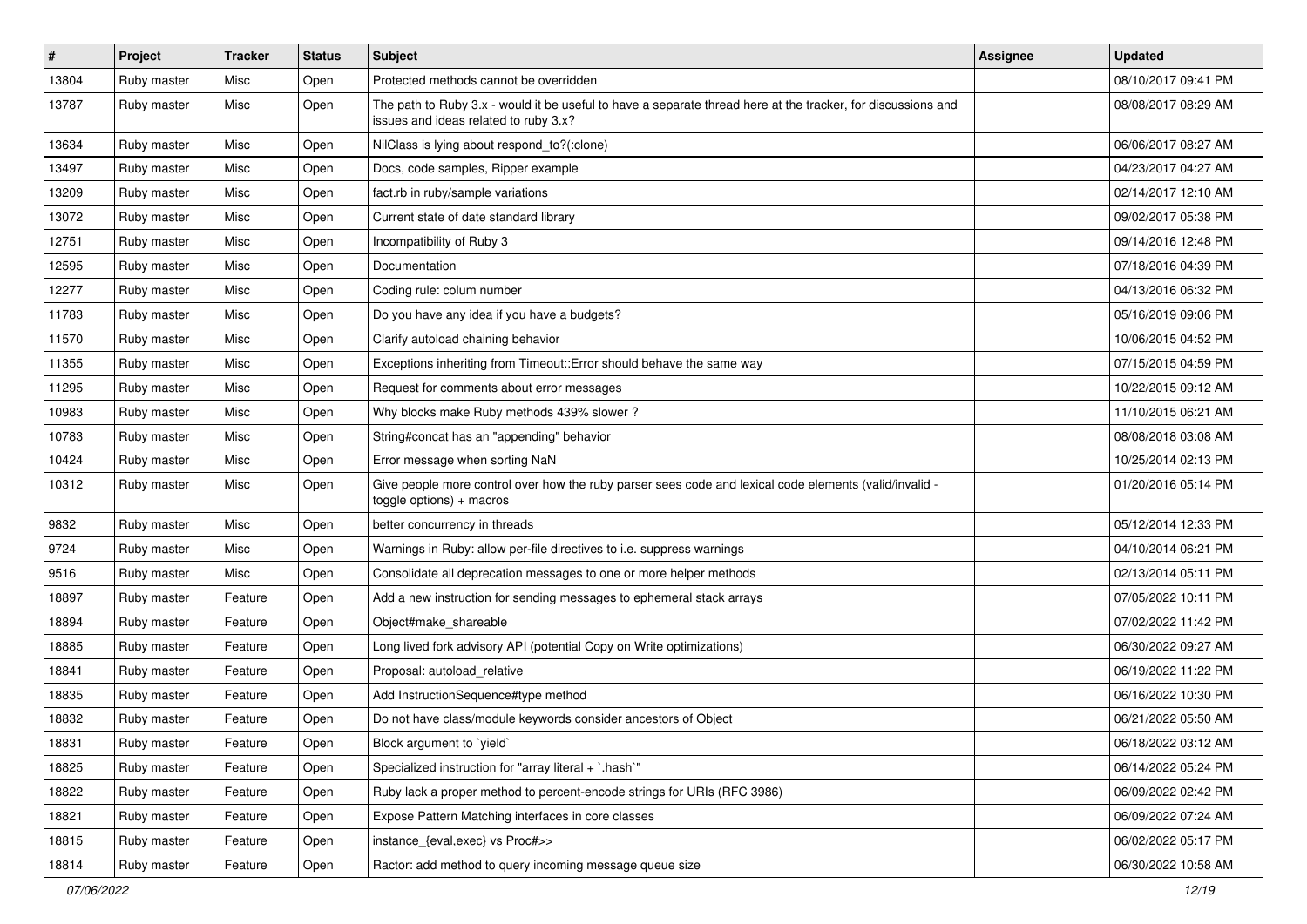| $\vert$ # | Project     | <b>Tracker</b> | <b>Status</b> | Subject                                                                                   | <b>Assignee</b> | <b>Updated</b>      |
|-----------|-------------|----------------|---------------|-------------------------------------------------------------------------------------------|-----------------|---------------------|
| 18812     | Ruby master | Feature        | Open          | Add ability to trace exit locations for YJIT                                              |                 | 06/01/2022 02:42 PM |
| 18809     | Ruby master | Feature        | Open          | Add Numeric#ceildiv                                                                       |                 | 06/21/2022 06:21 PM |
| 18798     | Ruby master | Feature        | Open          | UnboundMethod#==`with inherited classes                                                   |                 | 05/25/2022 12:32 AM |
| 18776     | Ruby master | Feature        | Open          | <b>Object Shapes</b>                                                                      |                 | 05/13/2022 01:11 AM |
| 18774     | Ruby master | Feature        | Open          | Add Queue#pop(timeout:)                                                                   |                 | 05/20/2022 12:27 AM |
| 18762     | Ruby master | Feature        | Open          | Add an Array#undigits that compliments Integer#digits                                     |                 | 05/03/2022 08:08 PM |
| 18757     | Ruby master | Feature        | Open          | Introduce %R percent literal for anchored regular expression patterns                     |                 | 04/27/2022 05:30 PM |
| 18736     | Ruby master | Feature        | Open          | self-p for method chain                                                                   |                 | 04/15/2022 11:09 AM |
| 18690     | Ruby master | Feature        | Open          | Allow `Kernel#then` to take arguments                                                     |                 | 05/10/2022 06:16 PM |
| 18685     | Ruby master | Feature        | Open          | Enumerator.product: Cartesian product of enumerables                                      |                 | 04/26/2022 07:02 AM |
| 18683     | Ruby master | Feature        | Open          | Allow to create hashes with a specific capacity.                                          |                 | 04/22/2022 02:34 PM |
| 18675     | Ruby master | Feature        | Open          | Add new exception class for resolv timeouts                                               |                 | 04/01/2022 11:22 PM |
| 18668     | Ruby master | Feature        | Open          | Merge `io-nonblock` gems into core                                                        |                 | 04/21/2022 10:02 AM |
| 18659     | Ruby master | Feature        | Open          | Create a Binding at the time of an exception and make it available to Rescue              |                 | 03/25/2022 10:55 AM |
| 18647     | Ruby master | Feature        | Open          | Non-recursive option for iseq-targeted Tracepoints in ruby 2.6+                           |                 | 03/18/2022 09:41 AM |
| 18644     | Ruby master | Feature        | Open          | Coerce anything callable to a Proc                                                        |                 | 06/18/2022 05:28 PM |
| 18642     | Ruby master | Feature        | Open          | Named ripper fields                                                                       |                 | 05/12/2022 01:37 PM |
| 18640     | Ruby master | Feature        | Open          | default empty string argument for `String#sub` and `String#sub!`, e.g. `"hello".sub("I")` |                 | 03/19/2022 02:33 AM |
| 18630     | Ruby master | Feature        | Open          | Introduce general `IO#timeout` and `IO#timeout=`for all (non-)blocking operations.        |                 | 04/21/2022 09:36 AM |
| 18617     | Ruby master | Feature        | Open          | Allow multiples keys in Hash#[] acting like Hash#dig                                      |                 | 03/10/2022 01:36 PM |
| 18603     | Ruby master | Feature        | Open          | Allow syntax like obj.method(arg)=value                                                   |                 | 02/27/2022 05:04 PM |
| 18597     | Ruby master | Feature        | Open          | Strings need a named method like 'dup' that doesn't duplicate if receiver is mutable      |                 | 02/26/2022 11:56 PM |
| 18594     | Ruby master | Feature        | Open          | Add a #to_h method on URI::Generic                                                        |                 | 03/31/2022 01:18 PM |
| 18593     | Ruby master | Feature        | Open          | Add back URI.escape                                                                       |                 | 02/18/2022 07:45 PM |
| 18583     | Ruby master | Feature        | Open          | Pattern-matching: API for custom unpacking strategies?                                    |                 | 03/17/2022 01:10 PM |
| 18576     | Ruby master | Feature        | Open          | Rename `ASCII-8BIT` encoding to `BINARY`                                                  |                 | 03/17/2022 03:06 PM |
| 18573     | Ruby master | Feature        | Open          | Object#pack1                                                                              |                 | 02/08/2022 08:51 AM |
| 18568     | Ruby master | Feature        | Open          | Explore lazy RubyGems boot to reduce need for --disable-gems                              |                 | 02/17/2022 07:15 AM |
| 18559     | Ruby master | Feature        | Open          | Allocation tracing: Objects created by the parser are attributed to Kernel.require        |                 | 06/28/2022 12:21 PM |
| 18554     | Ruby master | Feature        | Open          | Move unicode_normalize to a default gem                                                   |                 | 01/31/2022 05:51 PM |
| 18551     | Ruby master | Feature        | Open          | Make Range#reverse_each to raise an exception if endless                                  |                 | 01/28/2022 11:13 PM |
| 18515     | Ruby master | Feature        | Open          | Add Range#reverse_each implementation for performance                                     |                 | 01/31/2022 02:23 AM |
| 18498     | Ruby master | Feature        | Open          | Introduce a public WeakKeysMap that compares by equality                                  |                 | 02/20/2022 04:06 PM |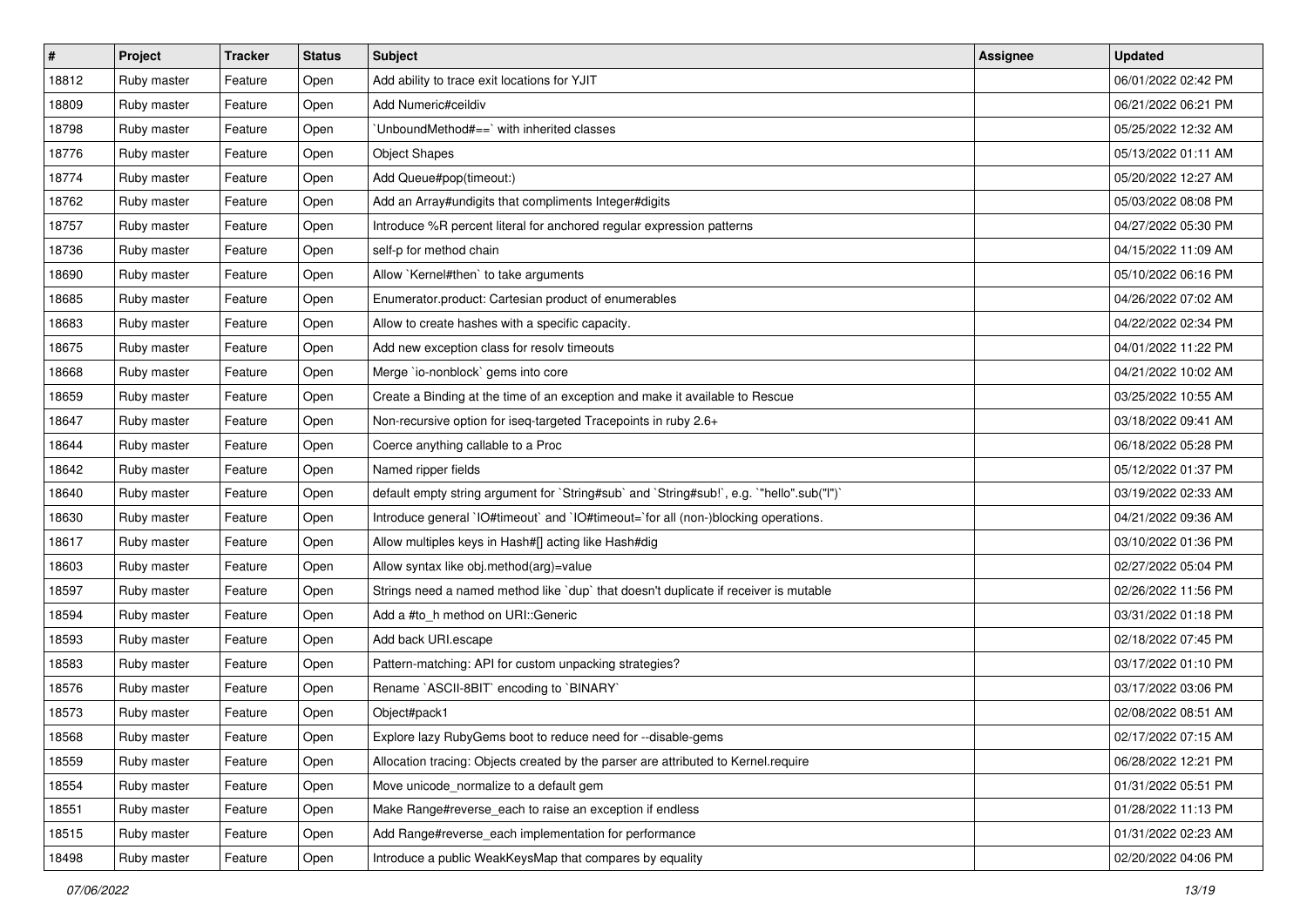| $\vert$ # | Project     | <b>Tracker</b> | <b>Status</b> | <b>Subject</b>                                                                                                                                                        | <b>Assignee</b> | <b>Updated</b>      |
|-----------|-------------|----------------|---------------|-----------------------------------------------------------------------------------------------------------------------------------------------------------------------|-----------------|---------------------|
| 18494     | Ruby master | Feature        | Open          | [RFC] ENV["RUBY_GC_"]= changes GC parameters dynamically                                                                                                              |                 | 01/17/2022 11:15 PM |
| 18478     | Ruby master | Feature        | Open          | Module#constant_pairs                                                                                                                                                 |                 | 01/11/2022 07:55 PM |
| 18477     | Ruby master | Feature        | Open          | Float#sqrt and Integer#sqrt                                                                                                                                           |                 | 01/11/2022 07:34 PM |
| 18463     | Ruby master | Feature        | Open          | Random number generation with xoshiro                                                                                                                                 |                 | 02/13/2022 09:12 AM |
| 18462     | Ruby master | Feature        | Open          | Proposal to merge WASI based WebAssembly support                                                                                                                      |                 | 03/24/2022 03:05 AM |
| 18440     | Ruby master | Feature        | Open          | YJIT is enabled if any YJIT tuning options are set                                                                                                                    |                 | 12/30/2021 08:17 PM |
| 18438     | Ruby master | Feature        | Open          | Add `Exception#additional_message` to show additional error information                                                                                               |                 | 02/07/2022 02:55 AM |
| 18423     | Ruby master | Feature        | Open          | Installing stable versions like 3.0.3 from source generates fatal error by make                                                                                       |                 | 12/23/2021 11:44 PM |
| 18418     | Ruby master | Feature        | Open          | Add Net::HTTP#security_level=                                                                                                                                         |                 | 12/19/2021 11:58 AM |
| 18411     | Ruby master | Feature        | Open          | Introduce `Fiber.blocking` for disabling scheduler.                                                                                                                   |                 | 12/23/2021 05:10 PM |
| 18410     | Ruby master | Feature        | Open          | Proposal to make inspect include underscores on numerics                                                                                                              |                 | 12/16/2021 09:07 AM |
| 18402     | Ruby master | Feature        | Open          | <b>Argument Labels</b>                                                                                                                                                |                 | 01/31/2022 06:14 PM |
| 18401     | Ruby master | Feature        | Open          | Rework `require_relative` to add the "current path" on `\$LOAD_PATH`                                                                                                  |                 | 12/09/2021 05:41 PM |
| 18395     | Ruby master | Feature        | Open          | Introduce Array#subtract! for performance                                                                                                                             |                 | 12/08/2021 04:42 PM |
| 18384     | Ruby master | Feature        | Open          | Pattern Match Object                                                                                                                                                  |                 | 05/07/2022 06:01 PM |
| 18376     | Ruby master | Feature        | Open          | Version comparison API                                                                                                                                                |                 | 12/30/2021 10:33 AM |
| 18369     | Ruby master | Feature        | Open          | users.detect(:name, "Dorian") as shorthand for users.detect {  user  user.name == "Dorian" }                                                                          |                 | 12/03/2021 02:23 PM |
| 18368     | Ruby master | Feature        | Open          | Range#step semantics for non-Numeric ranges                                                                                                                           |                 | 02/02/2022 03:42 PM |
| 18360     | Ruby master | Feature        | Open          | PrettyPrint enhancements                                                                                                                                              |                 | 11/24/2021 12:15 AM |
| 18357     | Ruby master | Feature        | Open          | Proposal: stop raising when block passed to IO#each_* closes the IO                                                                                                   |                 | 11/22/2021 09:03 PM |
| 18334     | Ruby master | Feature        | Open          | ENV#to_h returns a new Hash object but Hash#to_h does not, which can cause inconsistencies                                                                            |                 | 11/17/2021 05:46 PM |
| 18332     | Ruby master | Feature        | Open          | a ? b                                                                                                                                                                 |                 | 12/29/2021 04:38 AM |
| 18331     | Ruby master | Feature        | Open          | Kernel.#Time                                                                                                                                                          |                 | 11/13/2021 12:41 PM |
| 18296     | Ruby master | Feature        | Open          | Custom exception formatting should override `Exception#full_message`.                                                                                                 |                 | 12/15/2021 08:49 PM |
| 18291     | Ruby master | Feature        | Open          | When use $=\sim$ with named group, if regex is on the right side, variable not defined.                                                                               |                 | 11/06/2021 12:36 PM |
| 18285     | Ruby master | Feature        | Open          | NoMethodError#message uses a lot of CPU/is really expensive to call                                                                                                   |                 | 01/30/2022 12:45 PM |
| 18265     | Ruby master | Feature        | Open          | Self-contained one-binary feature which discuss on ruby kaigi 2021 day 2, $\Box$ Ruby Committers vs the World /<br>CRuby Committers                                   |                 | 10/24/2021 04:11 PM |
| 18262     | Ruby master | Feature        | Open          | Enumerator::Lazy#partition                                                                                                                                            |                 | 11/20/2021 10:17 AM |
| 18259     | Ruby master | Feature        | Open          | Support quarter spec %q in Time#strftime                                                                                                                              |                 | 10/21/2021 12:15 PM |
| 18256     | Ruby master | Feature        | Open          | Change the canonical name of Thread::Mutex, Thread::Queue, Thread::SizedQueue and<br>Thread::ConditionVariable to just Mutex, Queue, SizedQueue and ConditionVariable |                 | 10/20/2021 10:59 PM |
| 18242     | Ruby master | Feature        | Open          | Parser makes multiple assignment sad in confusing way                                                                                                                 |                 | 10/09/2021 07:58 AM |
| 18228     | Ruby master | Feature        | Open          | Add a 'timeout' option to 'IO.copy stream'                                                                                                                            |                 | 10/01/2021 05:10 AM |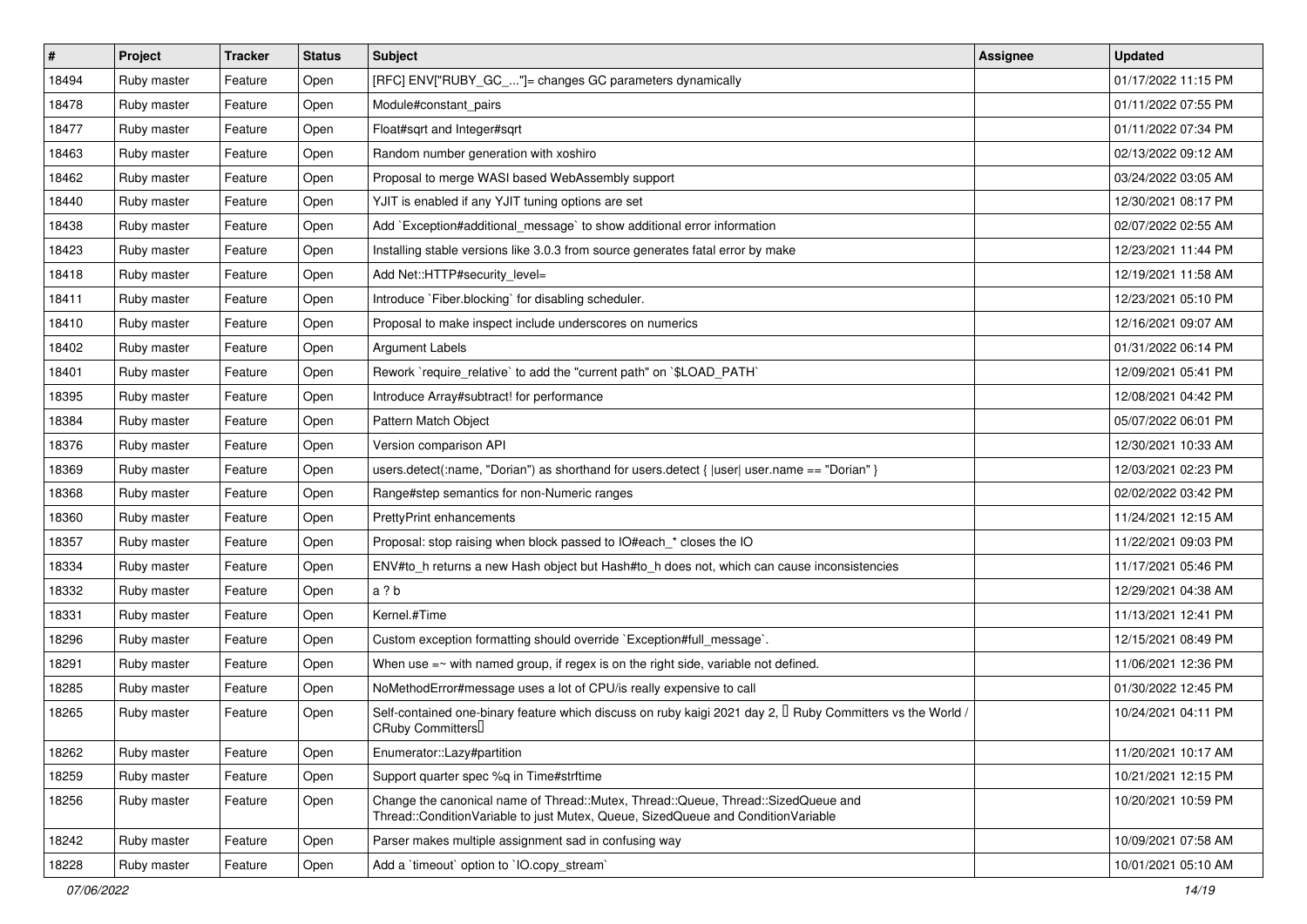| $\pmb{\sharp}$ | Project     | <b>Tracker</b> | <b>Status</b> | Subject                                                                                                                                     | <b>Assignee</b> | <b>Updated</b>      |
|----------------|-------------|----------------|---------------|---------------------------------------------------------------------------------------------------------------------------------------------|-----------------|---------------------|
| 18181          | Ruby master | Feature        | Open          | Introduce Enumerable#min_with_value, max_with_value, and minmax_with_value                                                                  |                 | 01/25/2022 07:33 AM |
| 18179          | Ruby master | Feature        | Open          | Add Math methods to Numeric                                                                                                                 |                 | 03/24/2022 02:54 PM |
| 18168          | Ruby master | Feature        | Open          | Add ActiveSupport deep_transform_values to Ruby                                                                                             |                 | 09/15/2021 05:29 AM |
| 18162          | Ruby master | Feature        | Open          | Shorthand method Proc#isolate to create isolated proc objects                                                                               |                 | 09/13/2021 02:33 AM |
| 18151          | Ruby master | Feature        | Open          | Incorrect Resolv result when DNS server is unreachable                                                                                      |                 | 09/18/2021 12:22 AM |
| 18146          | Ruby master | Feature        | Open          | Add `delete prefix` and `delete suffix` to `Pathname`                                                                                       |                 | 09/03/2021 04:59 AM |
| 18137          | Ruby master | Feature        | Open          | A new method to check Proc is isolated or not                                                                                               |                 | 10/27/2021 07:30 AM |
| 18136          | Ruby master | Feature        | Open          | take while after                                                                                                                            |                 | 01/28/2022 06:23 AM |
| 18135          | Ruby master | Feature        | Open          | Introduce Enumerable#detect_only                                                                                                            |                 | 09/02/2021 05:44 PM |
| 18127          | Ruby master | Feature        | Open          | Ractor-local version of Singleton                                                                                                           |                 | 11/09/2021 02:45 PM |
| 18083          | Ruby master | Feature        | Open          | Capture error in ensure block.                                                                                                              |                 | 10/21/2021 01:00 PM |
| 18070          | Ruby master | Feature        | Open          | `attr` should be removed                                                                                                                    |                 | 08/09/2021 05:51 PM |
| 18069          | Ruby master | Feature        | Open          | instance_exec` is just ignored when the block is originally a method                                                                        |                 | 08/10/2021 05:33 AM |
| 18063          | Ruby master | Feature        | Open          | io_uring implementation                                                                                                                     |                 | 08/05/2021 10:02 AM |
| 18057          | Ruby master | Feature        | Open          | Introduce Array#mean                                                                                                                        |                 | 08/02/2021 02:16 PM |
| 18055          | Ruby master | Feature        | Open          | Introduce                                                                                                                                   |                 | 07/30/2021 09:30 AM |
| 18035          | Ruby master | Feature        | Open          | Introduce general model/semantic for immutable by default.                                                                                  |                 | 11/09/2021 04:47 PM |
| 18033          | Ruby master | Feature        | Open          | Time.new to parse a string                                                                                                                  |                 | 12/07/2021 02:15 PM |
| 18005          | Ruby master | Feature        | Open          | Enable non-blocking `binding.irb`.                                                                                                          |                 | 06/24/2021 07:20 PM |
| 18004          | Ruby master | Feature        | Open          | Add Async to the stdlib                                                                                                                     |                 | 07/05/2022 05:09 PM |
| 17994          | Ruby master | Feature        | Open          | Clarify `IO.read` behavior and add `File.read` method                                                                                       |                 | 07/16/2021 03:04 AM |
| 17950          | Ruby master | Feature        | Open          | Unable to pattern-match against a String key                                                                                                |                 | 06/15/2021 11:42 AM |
| 17944          | Ruby master | Feature        | Open          | Remove Socket.gethostbyaddr and Socket.gethostbyname                                                                                        |                 | 06/10/2021 08:26 AM |
| 17942          | Ruby master | Feature        | Open          | Add a `initialize(public @a, private @b)` shortcut syntax for defining public/private accessors for instance<br>vars as part of constructor |                 | 12/13/2021 12:43 AM |
| 17938          | Ruby master | Feature        | Open          | Keyword alternative for boolean positional arguments                                                                                        |                 | 07/15/2021 06:46 AM |
| 17924          | Ruby master | Feature        | Open          | Range#infinite?                                                                                                                             |                 | 07/08/2021 11:58 PM |
| 17859          | Ruby master | Feature        | Open          | Start IRB when running just `ruby`                                                                                                          |                 | 05/14/2021 07:54 AM |
| 17856          | Ruby master | Feature        | Open          | ary.member? is slower than ary.include?                                                                                                     |                 | 05/11/2021 10:12 AM |
| 17851          | Ruby master | Feature        | Open          | ruby extension for memoryview                                                                                                               |                 | 05/05/2021 03:15 PM |
| 17844          | Ruby master | Feature        | Open          | Support list of methods to test with respond_to?                                                                                            |                 | 05/06/2021 07:00 PM |
| 17834          | Ruby master | Feature        | Open          | Add a Bytes and BytesArray class that implement memoryview                                                                                  |                 | 05/06/2021 02:22 PM |
| 17833          | Ruby master | Feature        | Open          | add IO.readinto(b) where b is a bytes like object that is you can get a memoryview from                                                     |                 | 06/30/2021 02:36 PM |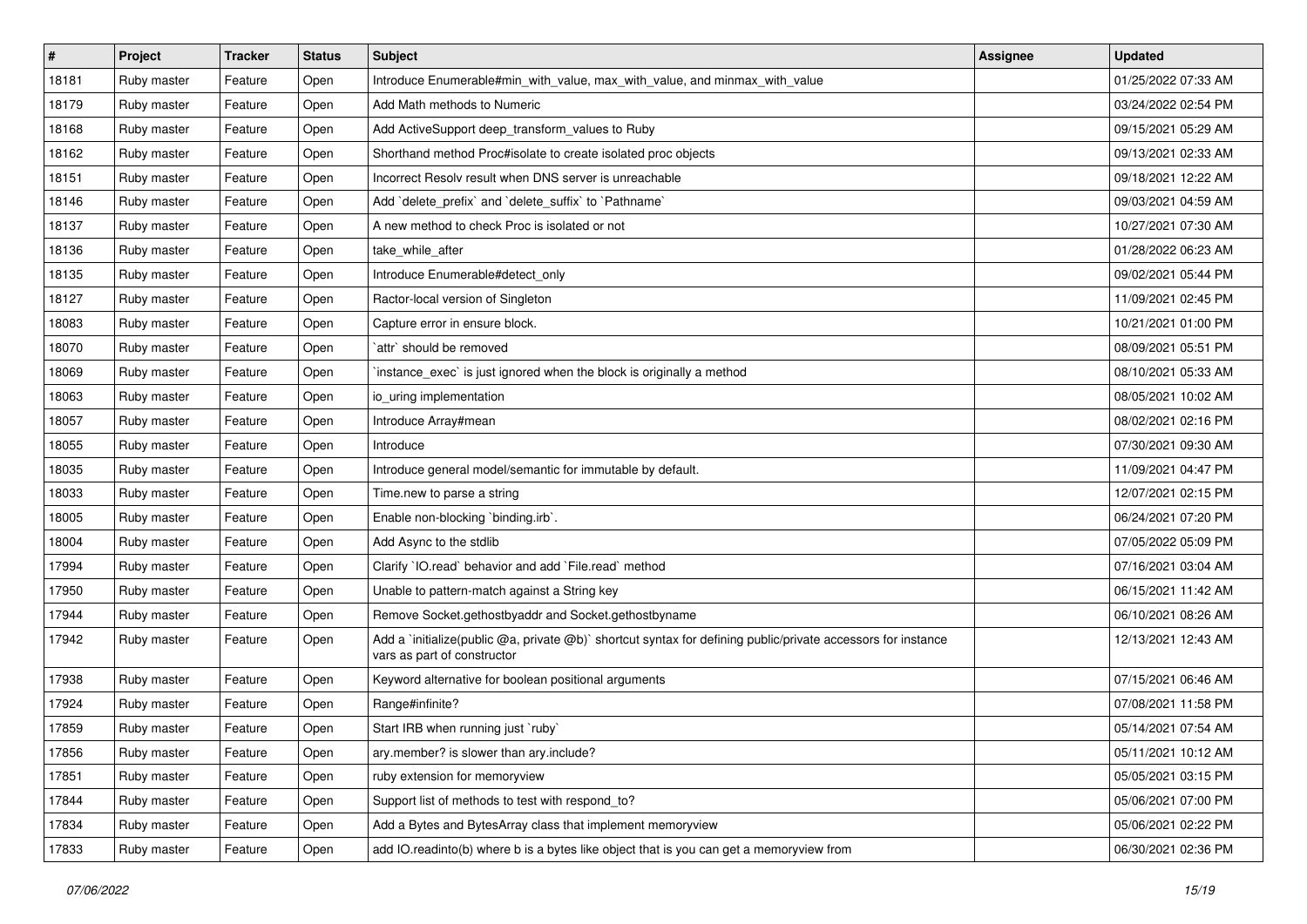| #     | Project     | <b>Tracker</b> | <b>Status</b> | <b>Subject</b>                                                                                                                                             | <b>Assignee</b> | <b>Updated</b>      |
|-------|-------------|----------------|---------------|------------------------------------------------------------------------------------------------------------------------------------------------------------|-----------------|---------------------|
| 17825 | Ruby master | Feature        | Open          | Uniformize Float::INFINITY and Date::infinity.new                                                                                                          |                 | 05/04/2021 01:43 AM |
| 17808 | Ruby master | Feature        | Open          | Feature Request: JS like splat of Object properties as named method parameters                                                                             |                 | 04/17/2021 11:43 PM |
| 17797 | Ruby master | Feature        | Open          | MIPS support for addr2line.c                                                                                                                               |                 | 04/13/2021 03:49 AM |
| 17790 | Ruby master | Feature        | Open          | Have a way to clear a String without resetting its capacity                                                                                                |                 | 04/21/2021 11:27 PM |
| 17786 | Ruby master | Feature        | Open          | Proposal: new "ends" keyword                                                                                                                               |                 | 04/11/2021 01:40 AM |
| 17773 | Ruby master | Feature        | Open          | Alias `Numeric#zero?` and `Float#zero?` as `Numeric#empty?` and `Float#empty?`                                                                             |                 | 04/02/2021 03:39 PM |
| 17771 | Ruby master | Feature        | Open          | String#start_with? should not construct MatchData or set \$~                                                                                               |                 | 04/02/2021 02:49 PM |
| 17758 | Ruby master | Feature        | Open          | Provide Hash#count for performance improvement                                                                                                             |                 | 03/28/2021 06:39 PM |
| 17753 | Ruby master | Feature        | Open          | Add Module#namespace                                                                                                                                       |                 | 07/04/2022 01:42 AM |
| 17749 | Ruby master | Feature        | Open          | Const source location without name                                                                                                                         |                 | 04/17/2021 07:38 AM |
| 17743 | Ruby master | Feature        | Open          | Show argument types in backtrace                                                                                                                           |                 | 03/25/2021 06:39 PM |
| 17741 | Ruby master | Feature        | Open          | Ruby links to `objc` for convenience - this should be moved into a native ext                                                                              |                 | 03/23/2021 01:24 AM |
| 17718 | Ruby master | Feature        | Open          | a method paramaters object that can be pattern matched against                                                                                             |                 | 03/24/2021 01:29 PM |
| 17682 | Ruby master | Feature        | Open          | String#casecmp performance improvement                                                                                                                     |                 | 03/24/2021 02:29 PM |
| 17663 | Ruby master | Feature        | Open          | Enumerator#with, an alternative to Enumerator#with_object                                                                                                  |                 | 03/02/2021 05:48 PM |
| 17660 | Ruby master | Feature        | Open          | Expose information about which basic methods have been redefined                                                                                           |                 | 03/02/2021 03:31 PM |
| 17647 | Ruby master | Feature        | Open          | Print register `r11` on 32-bit ARM Linux                                                                                                                   |                 | 04/30/2021 11:22 AM |
| 17627 | Ruby master | Feature        | Open          | Suggestion: Implement `freeze_values` instance method on collection-like classes.                                                                          |                 | 02/16/2021 07:58 PM |
| 17616 | Ruby master | Feature        | Open          | Support backtracing on Linux with non-GNU-libc + libunwind                                                                                                 |                 | 02/09/2021 01:12 PM |
| 17611 | Ruby master | Feature        | Open          | Expose `rb_execarg` interfaces and `rb_grantpt`                                                                                                            |                 | 02/07/2021 01:52 AM |
| 17579 | Ruby master | Feature        | Open          | [Proposal] A suggestion for newline-separated shorthand notation, for the creation of Arrays containing<br>strings that may contain ' ' (space) characters |                 | 01/25/2021 04:33 PM |
| 17576 | Ruby master | Feature        | Open          | Partial Functions (procs, lambdas)                                                                                                                         |                 | 01/24/2021 07:58 PM |
| 17566 | Ruby master | Feature        | Open          | Tune thread QoS / efficiency on macOS                                                                                                                      |                 | 01/29/2021 09:16 AM |
| 17562 | Ruby master | Feature        | Open          | Update - E option in -- help                                                                                                                               |                 | 01/19/2021 05:38 PM |
| 17550 | Ruby master | Feature        | Open          | Why no function to get all subdirectories of a directory?                                                                                                  |                 | 01/18/2021 08:57 AM |
| 17548 | Ruby master | Feature        | Open          | Need simple way to include symlink directories in Dir.glob                                                                                                 |                 | 03/21/2022 01:35 PM |
| 17528 | Ruby master | Feature        | Open          | Make Addrinfo.getaddrinfo fall back to Timeout.timeout for :resolv_timeout                                                                                 |                 | 01/13/2021 08:50 PM |
| 17496 | Ruby master | Feature        | Open          | Add constant Math::TAU                                                                                                                                     |                 | 01/13/2021 05:47 AM |
| 17474 | Ruby master | Feature        | Open          | Interpreting constants at compile time                                                                                                                     |                 | 01/07/2021 04:40 PM |
| 17472 | Ruby master | Feature        | Open          | HashWithIndifferentAccess like Hash extension                                                                                                              |                 | 06/16/2022 01:08 AM |
| 17471 | Ruby master | Feature        | Open          | send_if method for improved conditional chaining                                                                                                           |                 | 12/29/2020 03:23 PM |
| 17468 | Ruby master | Feature        | Open          | Deprecate RUBY_DEVEL                                                                                                                                       |                 | 06/16/2022 01:08 AM |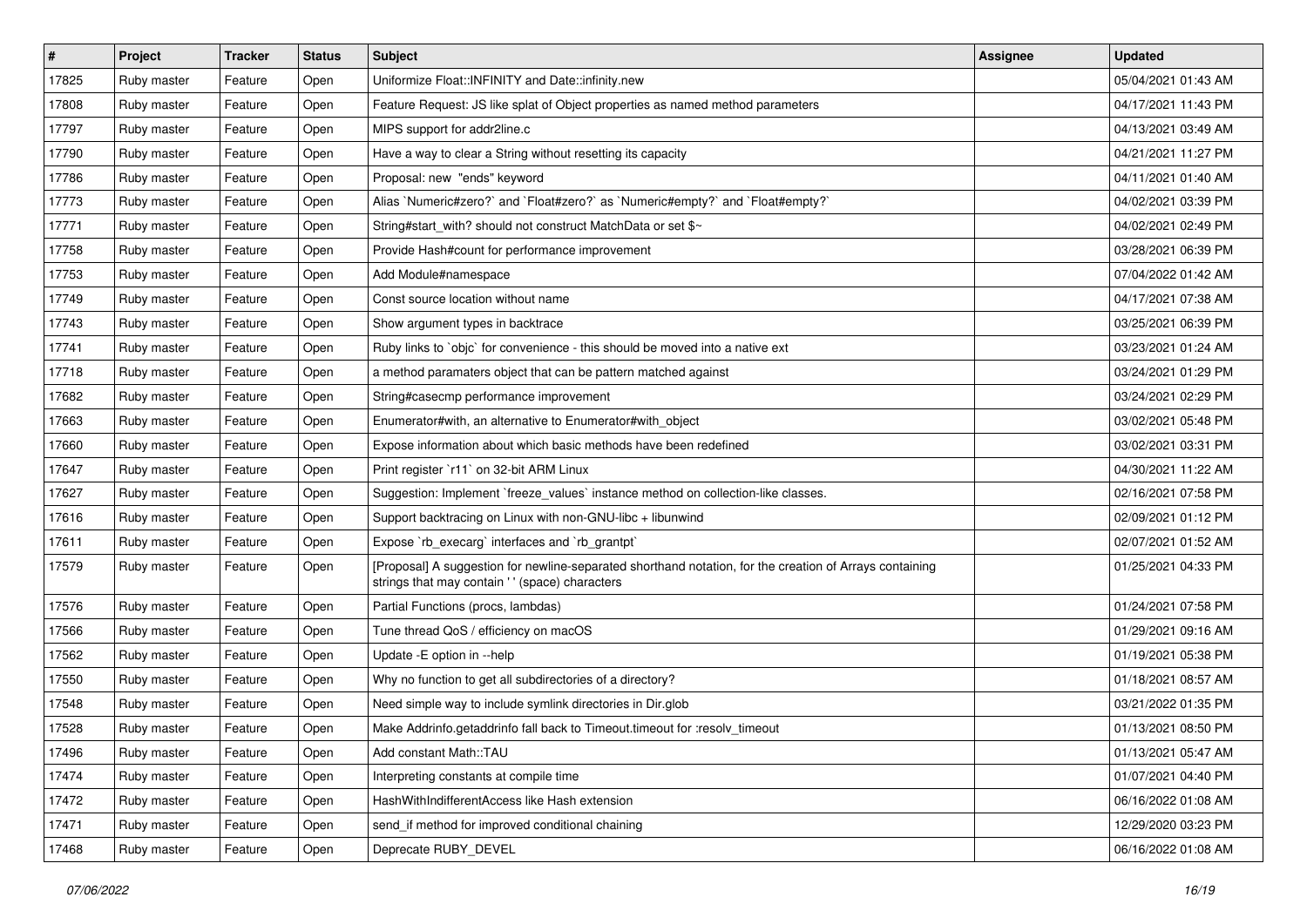| $\sharp$ | Project     | <b>Tracker</b> | <b>Status</b> | <b>Subject</b>                                                    | <b>Assignee</b> | <b>Updated</b>      |
|----------|-------------|----------------|---------------|-------------------------------------------------------------------|-----------------|---------------------|
| 17416    | Ruby master | Feature        | Open          | Improve performance Kernel#itself                                 |                 | 12/21/2020 01:14 PM |
| 17406    | Ruby master | Feature        | Open          | Add `NoMatchingPatternError#depth`                                |                 | 12/19/2020 03:18 PM |
| 17375    | Ruby master | Feature        | Open          | Add scheduler callbacks for transferring fibers                   |                 | 12/07/2020 11:31 PM |
| 17357    | Ruby master | Feature        | Open          | Queue#pop` should have a block form for closed queues             |                 | 01/12/2021 07:32 AM |
| 17356    | Ruby master | Feature        | Open          | Alignment of memory allocated through Fiddle struct's malloc      |                 | 12/02/2020 11:06 AM |
| 17353    | Ruby master | Feature        | Open          | Functional chaining operator                                      |                 | 11/30/2020 03:29 AM |
| 17333    | Ruby master | Feature        | Open          | Enumerable#many?                                                  |                 | 12/11/2020 03:38 AM |
| 17330    | Ruby master | Feature        | Open          | Object#non                                                        |                 | 01/25/2021 03:54 PM |
| 17326    | Ruby master | Feature        | Open          | Add Kernel#must! to the standard library                          |                 | 06/22/2022 04:10 PM |
| 17325    | Ruby master | Feature        | Open          | Adds Fiber#cancel, which forces a Fiber to break/return           |                 | 11/19/2020 12:34 AM |
| 17316    | Ruby master | Feature        | Open          | On memoization                                                    |                 | 05/13/2022 11:32 AM |
| 17315    | Ruby master | Feature        | Open          | Hash #transform                                                   |                 | 11/13/2020 08:38 PM |
| 17311    | Ruby master | Feature        | Open          | Improve performance Array#deconstruct & Array#to_ary              |                 | 11/08/2020 07:12 AM |
| 17298    | Ruby master | Feature        | Open          | Ractor's basket communication APIs                                |                 | 11/13/2020 04:16 PM |
| 17290    | Ruby master | Feature        | Open          | Syntax sugar for boolean keyword argument                         |                 | 10/29/2020 04:51 AM |
| 17286    | Ruby master | Feature        | Open          | 'Ractor.new' should accept 'move: true'                           |                 | 11/08/2020 03:01 AM |
| 17285    | Ruby master | Feature        | Open          | Less strict `Ractor.select`                                       |                 | 10/26/2020 03:15 AM |
| 17258    | Ruby master | Feature        | Open          | Oneshot Branch Coverage                                           |                 | 10/09/2020 08:26 PM |
| 17208    | Ruby master | Feature        | Open          | Add `Set#compact` and `Set#compact!` methods                      |                 | 11/05/2020 10:44 AM |
| 17206    | Ruby master | Feature        | Open          | Introduce new Regexp option to avoid global MatchData allocations |                 | 10/28/2020 10:43 PM |
| 17166    | Ruby master | Feature        | Open          | net/http not supporting unix domain sockets                       |                 | 09/12/2020 02:51 PM |
| 17165    | Ruby master | Feature        | Open          | Add `filter` and `flatten` keywords to `Enumerable#map`           |                 | 09/13/2020 09:41 AM |
| 17163    | Ruby master | Feature        | Open          | Rename `begin`                                                    |                 | 09/09/2020 03:04 AM |
| 17156    | Ruby master | Feature        | Open          | Refinements per directory tree                                    |                 | 12/07/2020 05:19 AM |
| 17155    | Ruby master | Feature        | Open          | Add a Diggable mixin                                              |                 | 09/05/2020 02:08 PM |
| 17151    | Ruby master | Feature        | Open          | Support multiple builtin ruby code for implimatation in Ruby & C  |                 | 09/05/2020 01:41 AM |
| 17148    | Ruby master | Feature        | Open          | stdbuf(1) support                                                 |                 | 09/07/2020 04:12 AM |
| 17143    | Ruby master | Feature        | Open          | Improve support for warning categories                            |                 | 11/20/2020 01:05 PM |
| 17140    | Ruby master | Feature        | Open          | Merge Enumerable#grep(_v) with Enumerable#select/reject           |                 | 02/10/2021 07:56 AM |
| 17134    | Ruby master | Feature        | Open          | Add resolv_timeout to TCPSocket                                   |                 | 12/10/2020 09:09 AM |
| 17127    | Ruby master | Feature        | Open          | Some TrueClass methods are faster if implemented in Ruby          |                 | 11/05/2020 07:11 AM |
| 17121    | Ruby master | Feature        | Open          | Remove ENV#index                                                  |                 | 08/13/2020 09:58 AM |
| 17115    | Ruby master | Feature        | Open          | Optimize String#casecmp? for ASCII strings                        |                 | 08/15/2020 03:48 AM |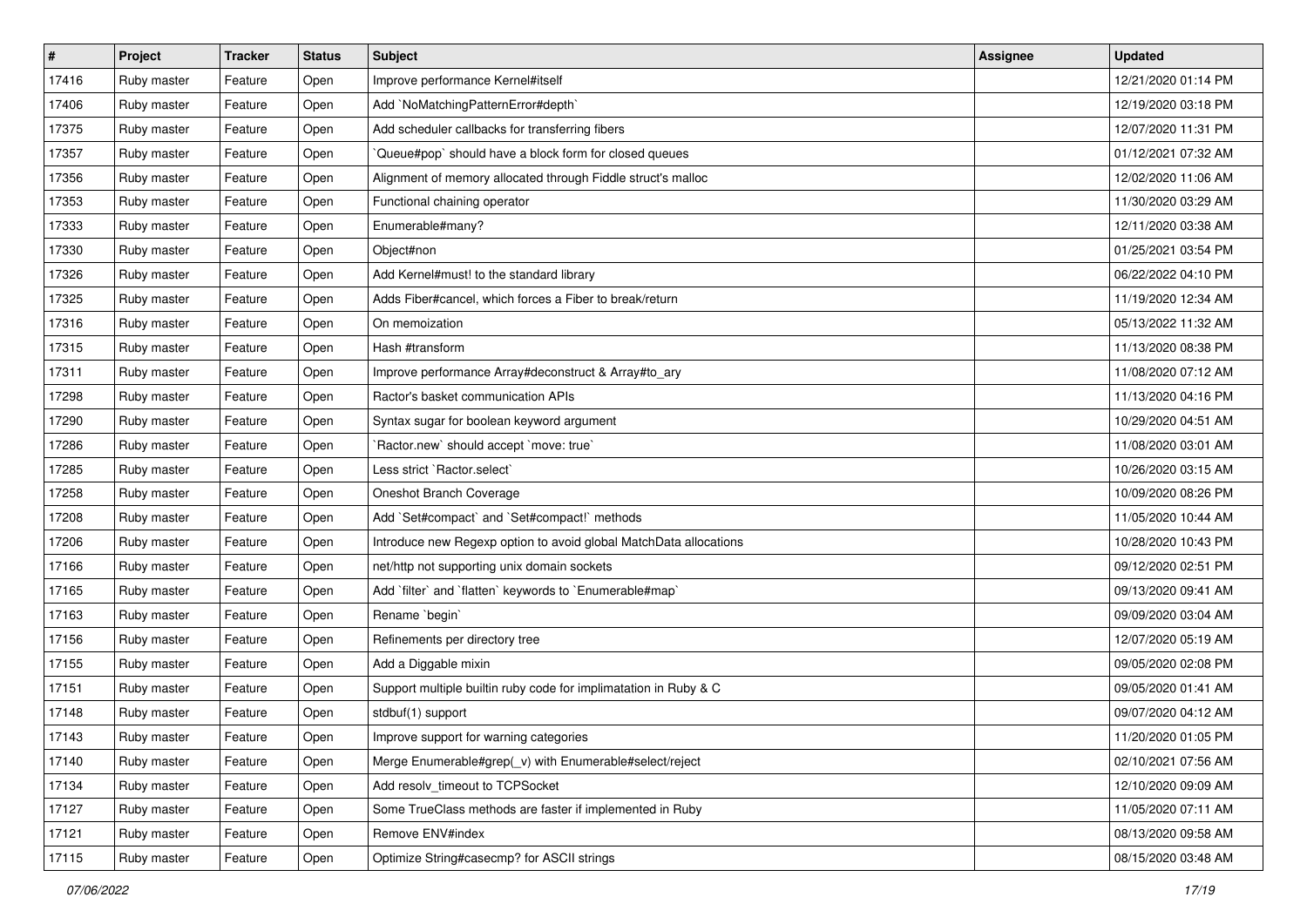| $\sharp$ | Project     | <b>Tracker</b> | <b>Status</b> | <b>Subject</b>                                                                                | <b>Assignee</b> | <b>Updated</b>      |
|----------|-------------|----------------|---------------|-----------------------------------------------------------------------------------------------|-----------------|---------------------|
| 17099    | Ruby master | Feature        | Open          | Remove boolean argument and warning from Module#attr                                          |                 | 12/18/2020 04:15 AM |
| 17097    | Ruby master | Feature        | Open          | 'map min', 'map max'                                                                          |                 | 01/13/2021 01:24 AM |
| 17056    | Ruby master | Feature        | Open          | Array#index: Allow specifying the position to start search as in String#index                 |                 | 09/25/2020 01:41 PM |
| 17047    | Ruby master | Feature        | Open          | Support parameters for MAIL FROM and RCPT TO                                                  |                 | 12/06/2021 08:16 PM |
| 17040    | Ruby master | Feature        | Open          | cleanup include/ruby/backward*                                                                |                 | 08/26/2020 07:07 AM |
| 17036    | Ruby master | Feature        | Open          | Regexp deconstruction keys to allow pattern matching                                          |                 | 07/19/2020 02:45 PM |
| 17016    | Ruby master | Feature        | Open          | Enumerable#accumulate                                                                         |                 | 04/27/2021 03:14 PM |
| 17006    | Ruby master | Feature        | Open          | Let `Kernel#Hash` take a block to provide the default value                                   |                 | 07/04/2020 07:51 AM |
| 17004    | Ruby master | Feature        | Open          | Provide a way for methods to omit their return value                                          |                 | 07/20/2020 05:44 AM |
| 17001    | Ruby master | Feature        | Open          | [Feature] Dir.scan to yield dirent for efficient and composable recursive directory scaning   |                 | 06/30/2020 07:57 PM |
| 16995    | Ruby master | Feature        | Open          | Sets: <=> should be specialized                                                               |                 | 06/26/2020 08:43 PM |
| 16993    | Ruby master | Feature        | Open          | Sets: from hash keys using Hash#key_set                                                       |                 | 06/27/2020 05:44 AM |
| 16991    | Ruby master | Feature        | Open          | Sets: add Set#join                                                                            |                 | 06/26/2020 08:29 PM |
| 16990    | Ruby master | Feature        | Open          | Sets: operators compatibility with Array                                                      |                 | 02/22/2021 11:37 PM |
| 16987    | Ruby master | Feature        | Open          | Enumerator:: Lazy vs Array methods                                                            |                 | 07/15/2020 04:56 PM |
| 16971    | Ruby master | Feature        | Open          | weak_ref&.some_method should behave like object&.some_method                                  |                 | 06/19/2020 03:17 PM |
| 16968    | Ruby master | Feature        | Open          | Remove `\$IGNORECASE` from English.rb                                                         |                 | 06/18/2020 04:34 AM |
| 16960    | Ruby master | Feature        | Open          | Feedback regarding => in 'As' Pattern Matching                                                |                 | 06/13/2020 12:32 AM |
| 16952    | Ruby master | Feature        | Open          | Kernel.exec gives an incorrect error message when passed a script with a non-existing shebang |                 | 06/11/2020 08:40 PM |
| 16946    | Ruby master | Feature        | Open          | Add an `intersperse` method                                                                   |                 | 06/11/2020 01:47 AM |
| 16929    | Ruby master | Feature        | Open          | Add GC.start(compact: true)                                                                   |                 | 06/01/2020 03:42 PM |
| 16928    | Ruby master | Feature        | Open          | Array#include_all? & Array#include_any?                                                       |                 | 06/01/2020 09:27 PM |
| 16924    | Ruby master | Feature        | Open          | instance_eval equivalent for RubyVM::InstructionSequence                                      |                 | 05/30/2020 03:49 PM |
| 16913    | Ruby master | Feature        | Open          | Add `ARGF#each_io`                                                                            |                 | 05/25/2020 11:33 PM |
| 16899    | Ruby master | Feature        | Open          | Add method `Array#both_end`                                                                   |                 | 05/18/2020 01:44 AM |
| 16898    | Ruby master | Feature        | Open          | Modify the syntax of -> lambda expressions in ruby3                                           |                 | 05/19/2020 02:02 AM |
| 16897    | Ruby master | Feature        | Open          | General purpose memoizer in Ruby 3 with Ruby 2 performance                                    |                 | 06/26/2020 03:51 PM |
| 16838    | Ruby master | Feature        | Open          | Enumerator::ArithmeticSequence missing allocator for #clone and #dup                          |                 | 05/18/2020 10:44 PM |
| 16833    | Ruby master | Feature        | Open          | Add Enumerator#empty?                                                                         |                 | 05/06/2020 07:55 PM |
| 16818    | Ruby master | Feature        | Open          | Rename `Range#%` to `Range#/`                                                                 |                 | 05/07/2020 08:49 AM |
| 16817    | Ruby master | Feature        | Open          | attr_predicate or attr_query or attr_something for ? methods                                  |                 | 12/23/2021 11:44 PM |
| 16816    | Ruby master | Feature        | Open          | Prematurely terminated Enumerator should stay terminated                                      |                 | 04/09/2021 09:24 PM |